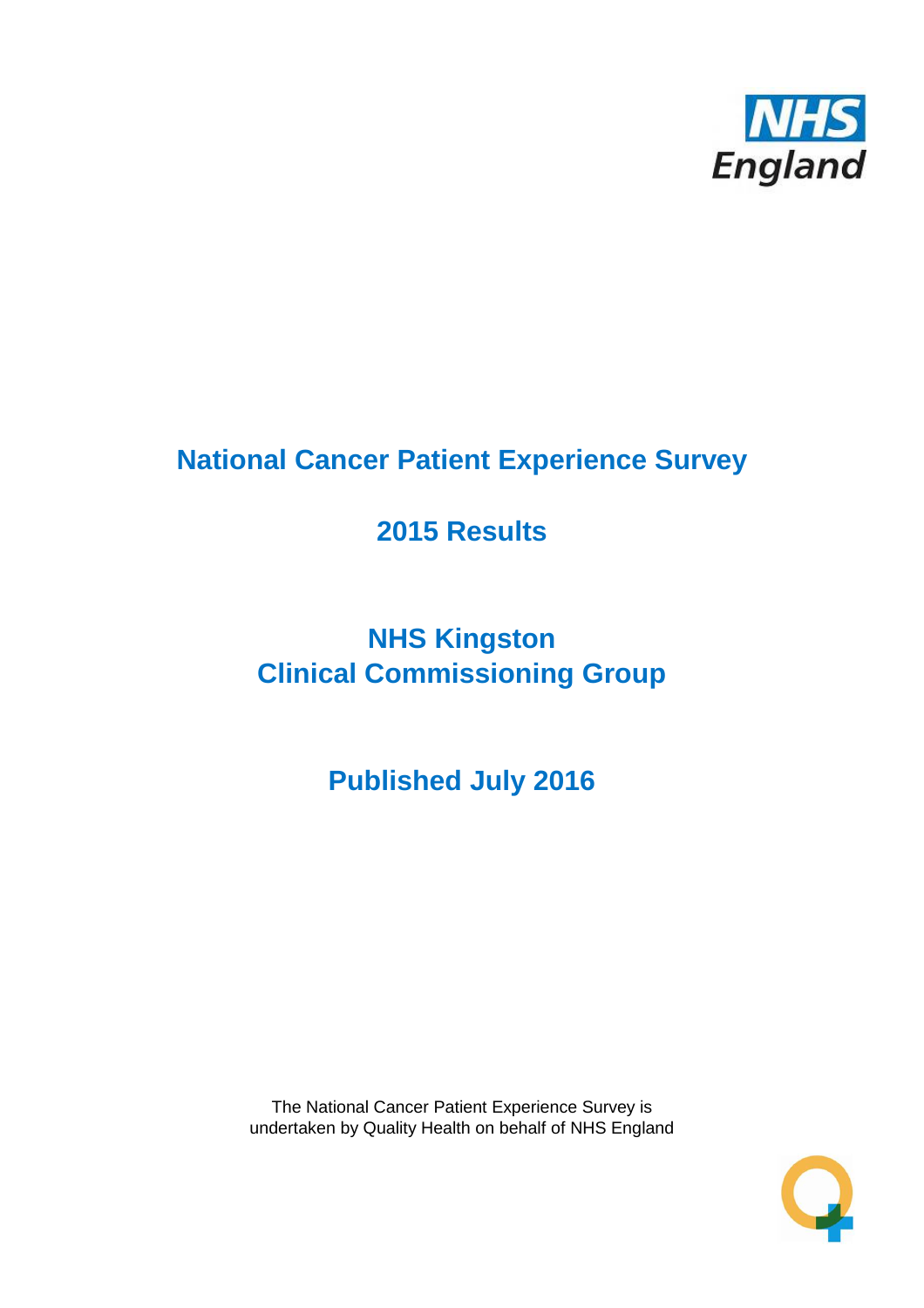#### **Introduction**

The National Cancer Patient Experience Survey 2015 is the fifth iteration of the survey first undertaken in 2010. It has been designed to monitor national progress on cancer care; to provide information to drive local quality improvements; to assist commissioners and providers of cancer care; and to inform the work of the various charities and stakeholder groups supporting cancer patients.

The survey was overseen by a national Cancer Patient Experience Advisory Group. This Advisory Group set the principles and objectives of the survey programme and guided questionnaire development.

The survey was commissioned and managed by NHS England. The survey provider, Quality Health, is responsible for designing, running and analysing the survey.

Full national results and other reports are available at www.ncpes.co.uk

Further details on the survey methodology and changes to the 2015 survey can be found in the Annex. Note that a number of significant changes were made to the 2015 survey so caution should be taken in directly comparing data from the 2015 survey to the findings of the previous CPES surveys. No comparisons with previous surveys are presented in this report.

#### **This report**

The report shows how this CCG scored for each question in the survey, compared with national results. It is aimed at helping individual CCGs to understand their performance and identify areas for local improvement.

Note that responses for questions with 1-20 respondents have been suppressed. This is to protect patient confidentiality and because uncertainty around the result is too great.

#### **Data tables**

The data tables presented in this report show the following for each question:

- **Column 1** shows the number of respondents to this question
- **Column 2** shows the unadjusted 2015 score for this CCG
- **Column 3** shows the case-mix adjusted 2015 score for this CCG
- **Column 4** shows the lower limit of the expected range of scores for this CCG (the top of the pale blue section on the Comparability chart - see below)
- **Column 5** shows the upper limit of the expected range of scores for this CCG (the bottom of the dark blue section on the Comparability chart - see below)
- **Column 6** shows the National Average score for this question.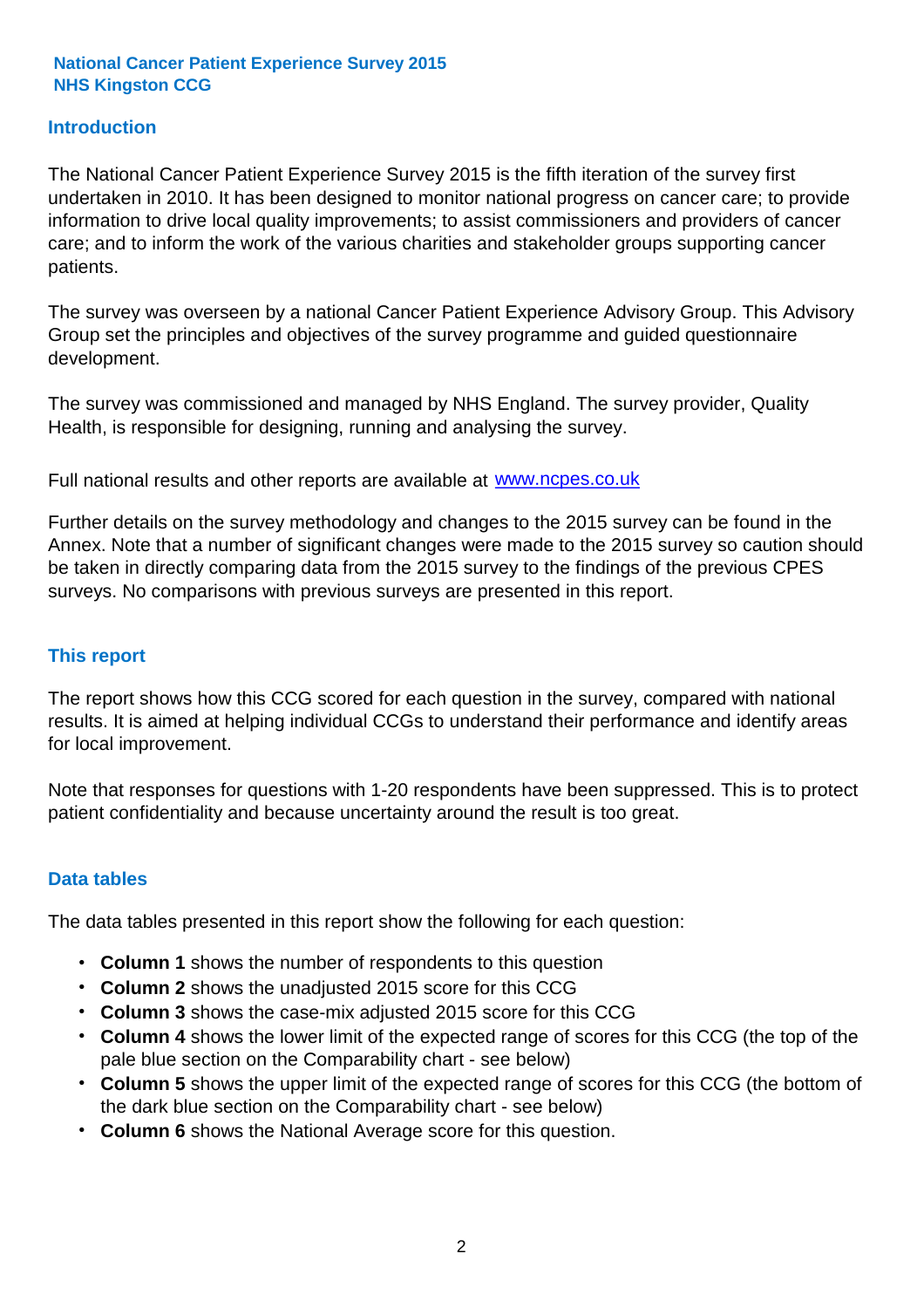Results for individual response options are presented in the detailed data tables **WWW.ncpes.co.uk** Confidence Intervals for unadjusted and case-mix adjusted data are provided in these tables.

Expected ranges and 95% Confidence Intervals highlight the uncertainty around the results. The size of the expected ranges and confidence intervals will be different for each question, and depends on the number of respondents and the range of their responses.

For further details on case-mix adjustment and the scoring methodology used, please refer to the Annex.

#### **Comparability charts**

For the 2015 survey, we have adopted the CQC standard for reporting comparative performance, based on calculation of "expected ranges". This means that CCGs will be flagged as outliers only if there is statistical evidence that their scores deviate (positively or negatively) from the range of scores that would be expected for CCGs of the same size.

The Comparability charts in this report show a bar with these expected ranges (in grey), higher than expected (in dark blue), and lower than expected (in pale blue). A black dot represents the actual score of this CCG.

The same colour convention has been used in Column 3 of the Data tables.

For further details on expected ranges, please refer to the technical document at **www.ncpes.co.uk** 

#### **Tumour group tables**

The final set of tables in this report show the scores for each question for each of the 13 tumour groups, with a comparative national score for that tumour group.

These breakdowns are intended as additional information for CCGs to understand the differences between the experiences of patients with different types of cancer. The numbers are generally relatively small and may not be statistically significant. They should therefore be treated with some caution.

#### **Notes on specific questions**

Question 5 in the survey has not been scored. However, the unscored data is useful and has been published alongside the other results in this report. This question asked respondents to "tick all that apply". The results show all of the responses given including where respondents chose two or more options.

Questions used to direct respondents to different parts of the survey (questions 4, 17, 24, 27, 40, 43, 46) and other demographic and information questions are not reported.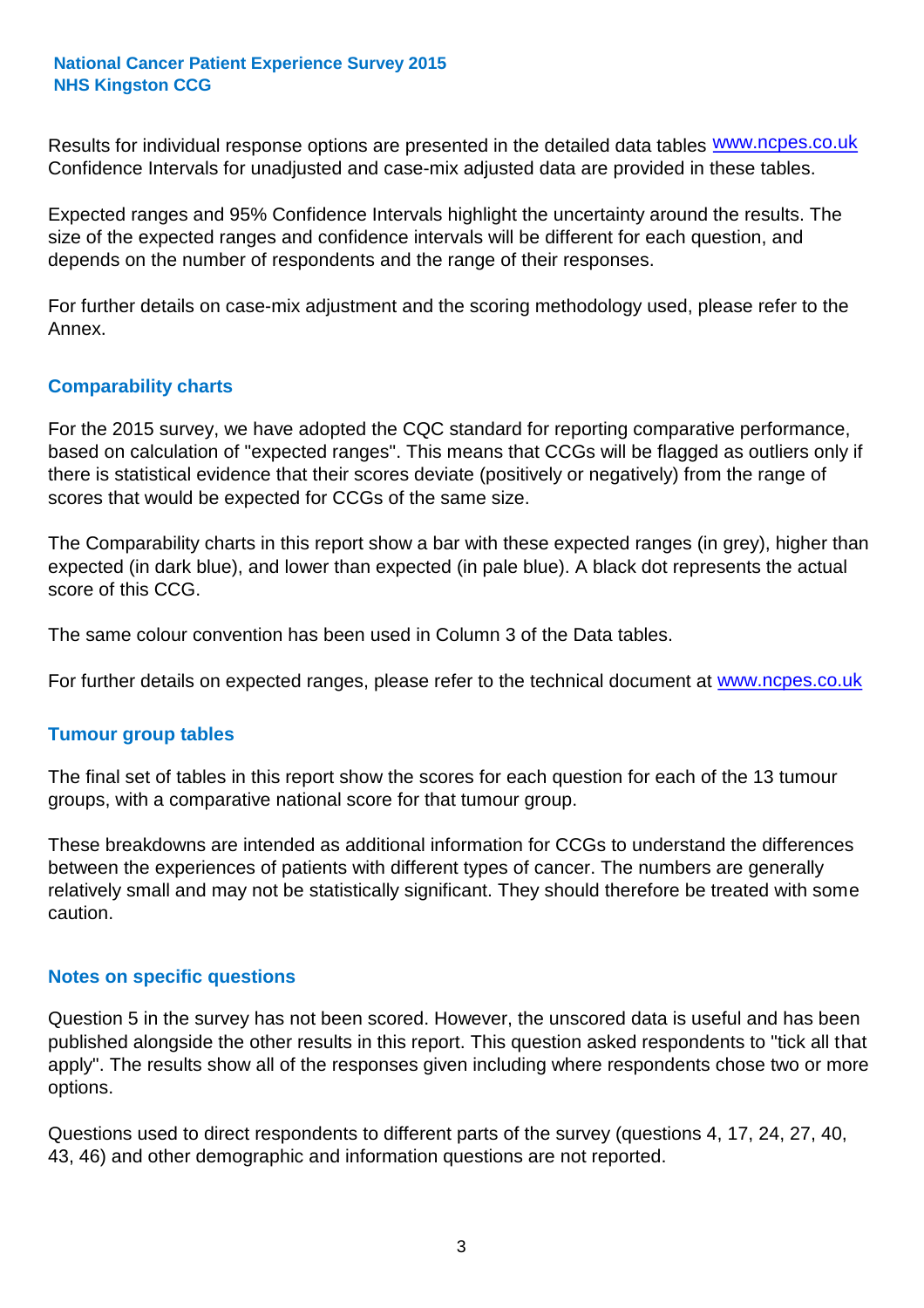#### **How to use the data**

Unadjusted data should be used to see the actual responses from patients relating to the CCG.

Case-mix adjusted data, together with expected ranges, should be used to understand whether the results are significantly higher or lower than national results.

Case-mix adjusted data, together with (case-mix adjusted) Confidence Intervals (presented in the detailed data tables **www.ncpes.co.uk**), should be used to understand whether the results are significantly higher or lower than the results for another CCG.

#### **Response rates**

Numbers of respondents by tumour group, age and gender can be found in the Annex.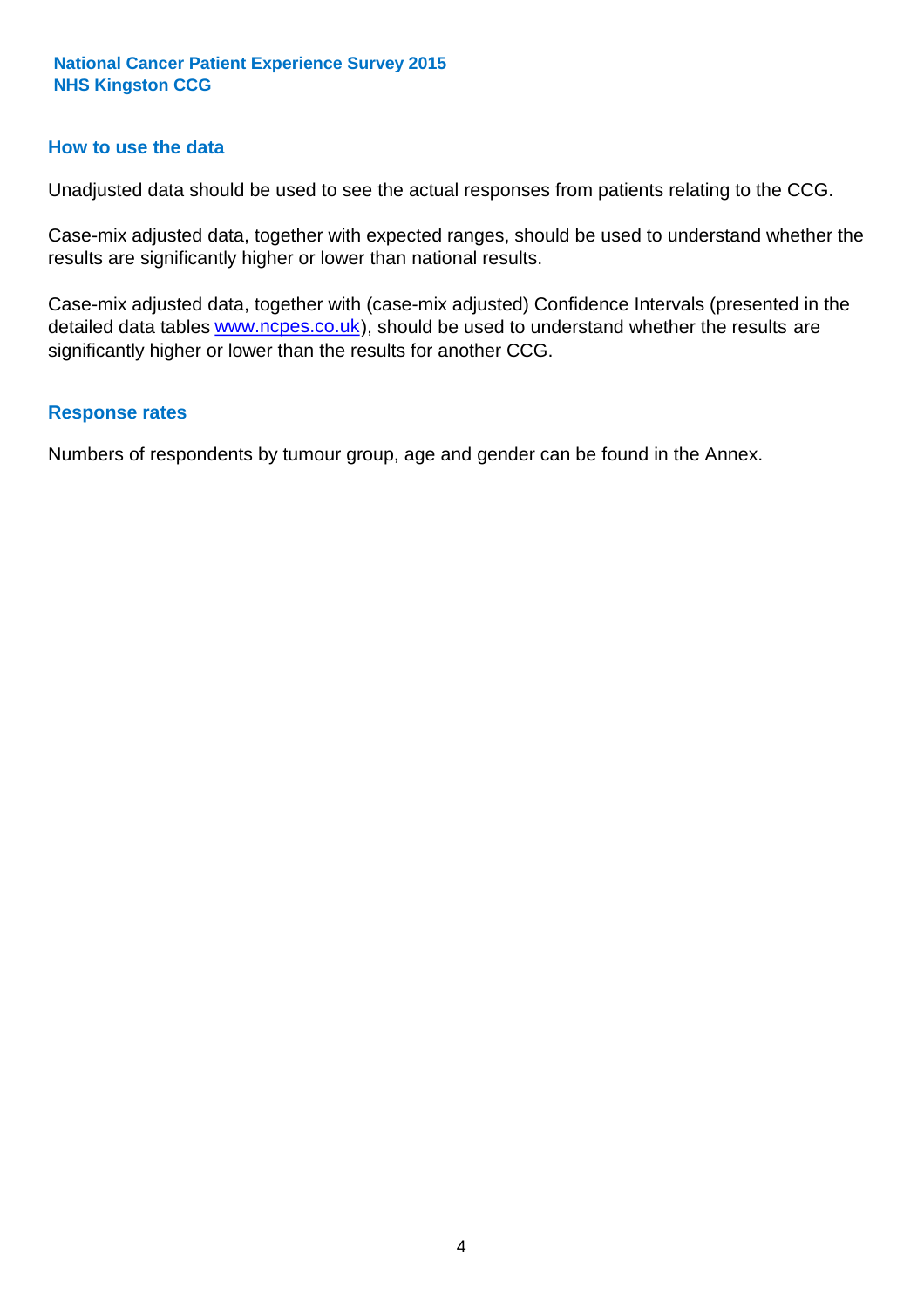#### **Executive Summary**

average rating of 8.6. Asked to rate their care on a scale of zero (very poor) to 10 (very good), respondents gave an

The following questions are included in phase 1 of the Cancer Dashboard developed by Public Health England and NHS England\*:

- **73%** of respondents said that they were definitely involved as much as they wanted to be in decisions about their care and treatment
- **91%** of respondents said that they were given the name of a Clinical Nurse Specialist who would support them through their treatment
- when asked how easy or difficult it had been to contact their Clinical Nurse Specialist 80% of respondents said that it had been 'quite easy' or 'very easy'
- **90%** of respondents said that, overall, they were always treated with dignity and respect they were in hospital
- **95%** of respondents said that hospital staff told them who to contact if they were worried about their condition or treatment after they left hospital
- **57%** of respondents said that they thought the GPs and nurses at their general practice definitely did everything they could to support them while they were having cancer treatment.

Detailed results for these and other questions are set out in the sections that follow.

#### \* www.cancerdata.nhs.uk/dashboard

The questions were selected in discussion with the national Cancer Patient Experience Advisory Group and reflect four key patient experience domains: provision of information; involvement in decisions; care transition; interpersonal relations, respect and dignity. The figures presented above are all case-mix adjusted.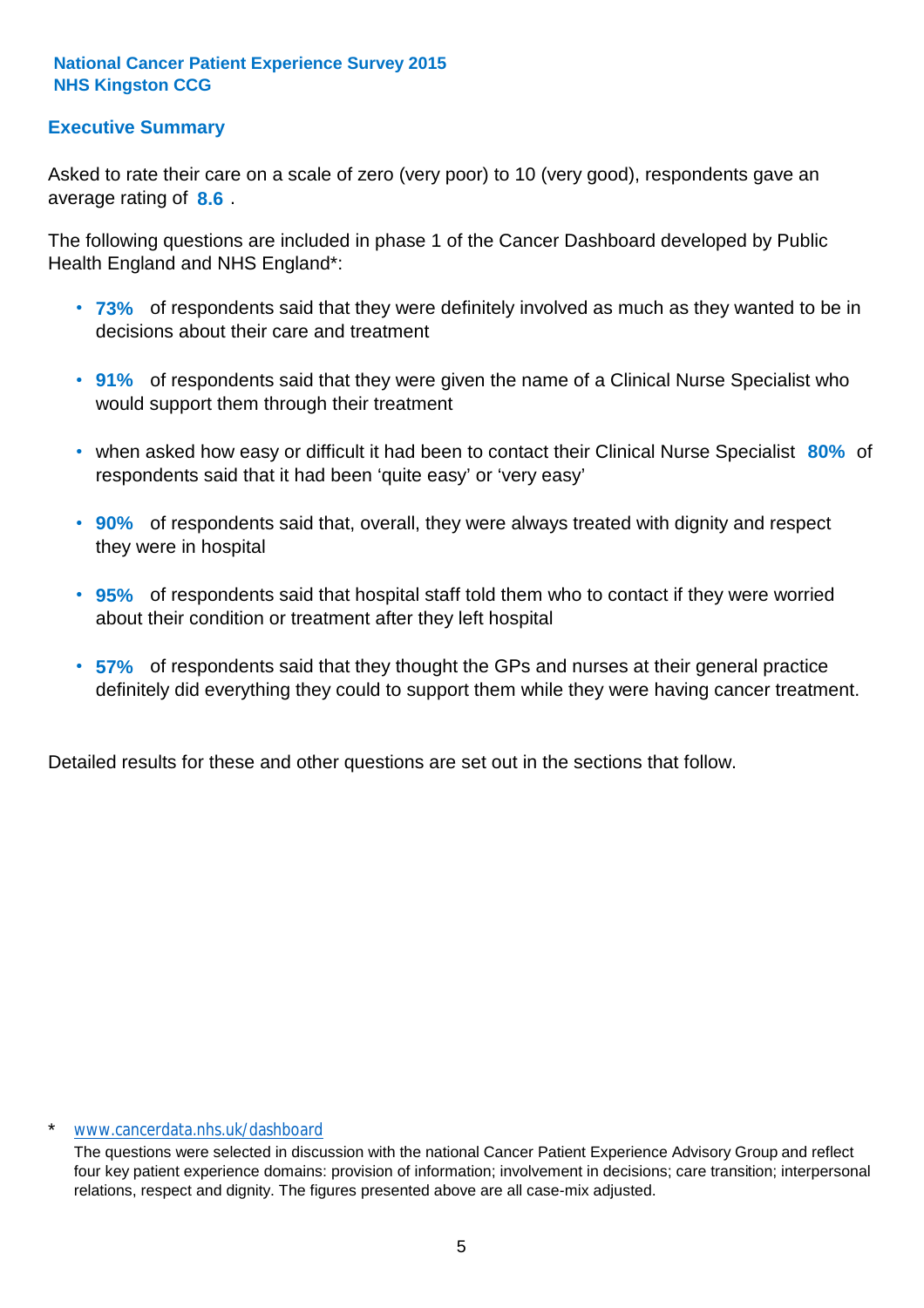# **Questions which scored outside expected range**

|                 |                                                                                           |                                          |                                    | 2015 Case-mix Adjusted              |                                     |                              |
|-----------------|-------------------------------------------------------------------------------------------|------------------------------------------|------------------------------------|-------------------------------------|-------------------------------------|------------------------------|
| Question        |                                                                                           | for this CCG<br>respondents<br>Number of | Percentage for<br>this CCG<br>2015 | Lower limit of<br>expected<br>range | Upper limit of<br>expected<br>range | National<br>Average<br>Score |
|                 | Seeing your GP                                                                            |                                          |                                    |                                     |                                     |                              |
| Q2              | Patient thought they were seen as soon as necessary                                       | 192                                      | 75%                                | 77%                                 | 88%                                 | 82%                          |
|                 | <b>Clinical Nurse Specialist</b>                                                          |                                          |                                    |                                     |                                     |                              |
| Q18             | Patient found it easy to contact their CNS                                                | 149                                      | 80%                                | 81%                                 | 93%                                 | 87%                          |
|                 | Support for people with cancer                                                            |                                          |                                    |                                     |                                     |                              |
| Q22             | Hospital staff gave information on getting financial help                                 | 88                                       | 41%                                | 44%                                 | 65%                                 | 55%                          |
|                 | Hospital care as an inpatient                                                             |                                          |                                    |                                     |                                     |                              |
| Q <sub>33</sub> | All staff asked patient what name they preferred to be called by                          | 104                                      | 52%                                | 55%                                 | 78%                                 | 67%                          |
|                 | Home care and support                                                                     |                                          |                                    |                                     |                                     |                              |
| Q51             | Patient definitely given enough support from health or social<br>services after treatment | 49                                       | 25%                                | 31%                                 | 59%                                 | 45%                          |
|                 | <b>Your overall NHS care</b>                                                              |                                          |                                    |                                     |                                     |                              |
| Q54             | Hospital and community staff always worked well together                                  | 180                                      | 52%                                | 53%                                 | 68%                                 | 61%                          |
| Q58             | Taking part in cancer research discussed with patient                                     | 177                                      | 41%                                | 20%                                 | 37%                                 | 28%                          |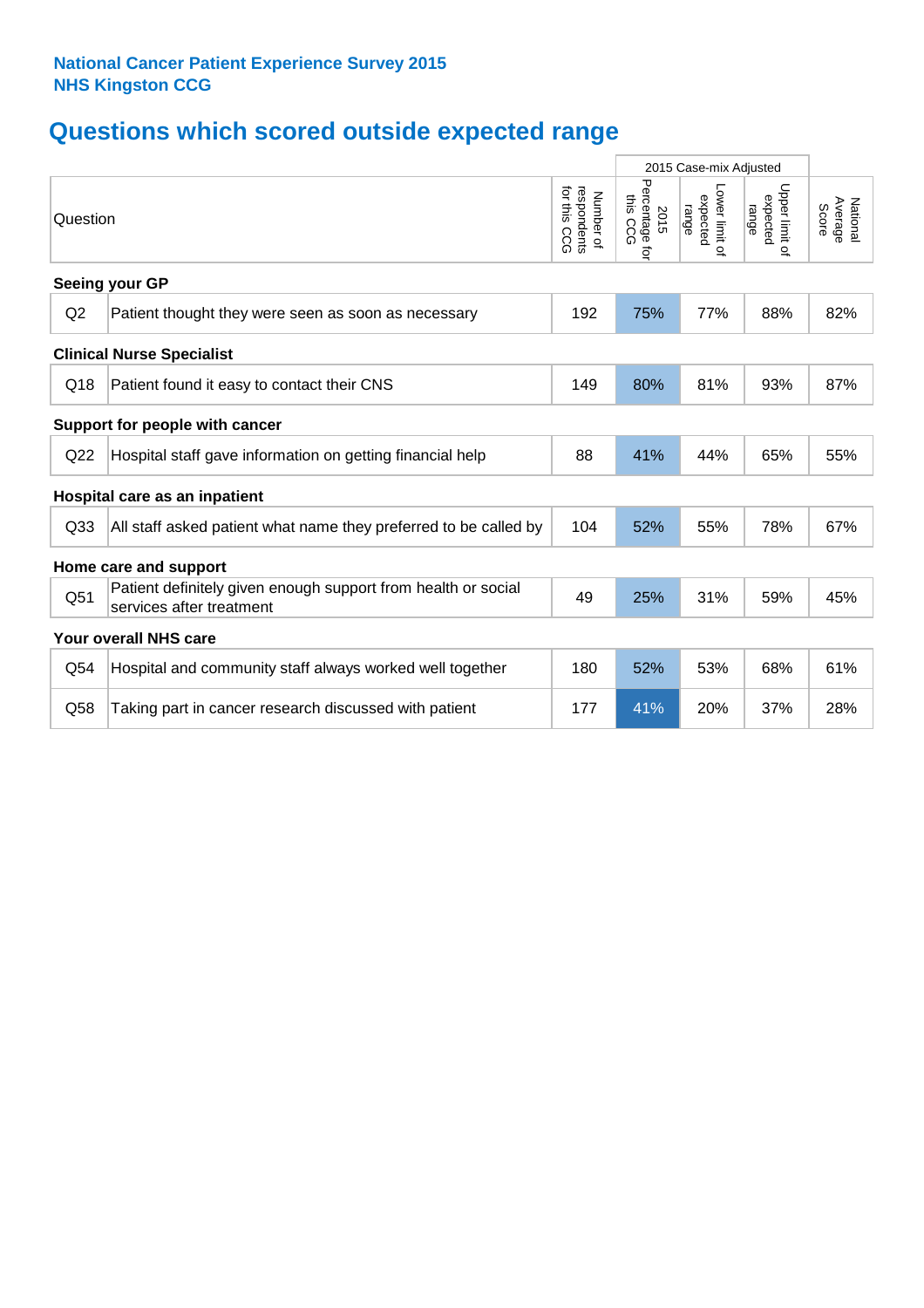### **CCG results**

#### **Seeing your GP**



|                |                                                                |                                              |                             |               | 2015 Case-mix Adjusted     |                            |                        |
|----------------|----------------------------------------------------------------|----------------------------------------------|-----------------------------|---------------|----------------------------|----------------------------|------------------------|
|                | Question                                                       | respondents<br>Number<br>$\overline{\sigma}$ | 2015<br>Unadjusted<br>Score | 2015<br>Score | Expected<br>range<br>lower | Expected<br>range<br>nbber | National Average Score |
| Q <sub>1</sub> | Saw GP once / twice before being told had to go to<br>hospital | 149                                          | 70%                         | 73%           | 69%                        | 83%                        | 76%                    |
| Q2             | Patient thought they were seen as soon as necessary            | 192                                          | 73%                         | 75%           | 77%                        | 88%                        | 82%                    |

|    |                                                                             |                                                       | No.     |
|----|-----------------------------------------------------------------------------|-------------------------------------------------------|---------|
|    | Beforehand, did you have all the<br>information you needed about your test? | Yes                                                   | $\star$ |
|    |                                                                             | No, I would have liked more written information       | $\star$ |
| Q5 |                                                                             | No, I would have liked more <b>verbal</b> information | $\star$ |
|    |                                                                             | I did not need / want any information                 | $\star$ |
|    |                                                                             | Don't know / can't remember                           | $\star$ |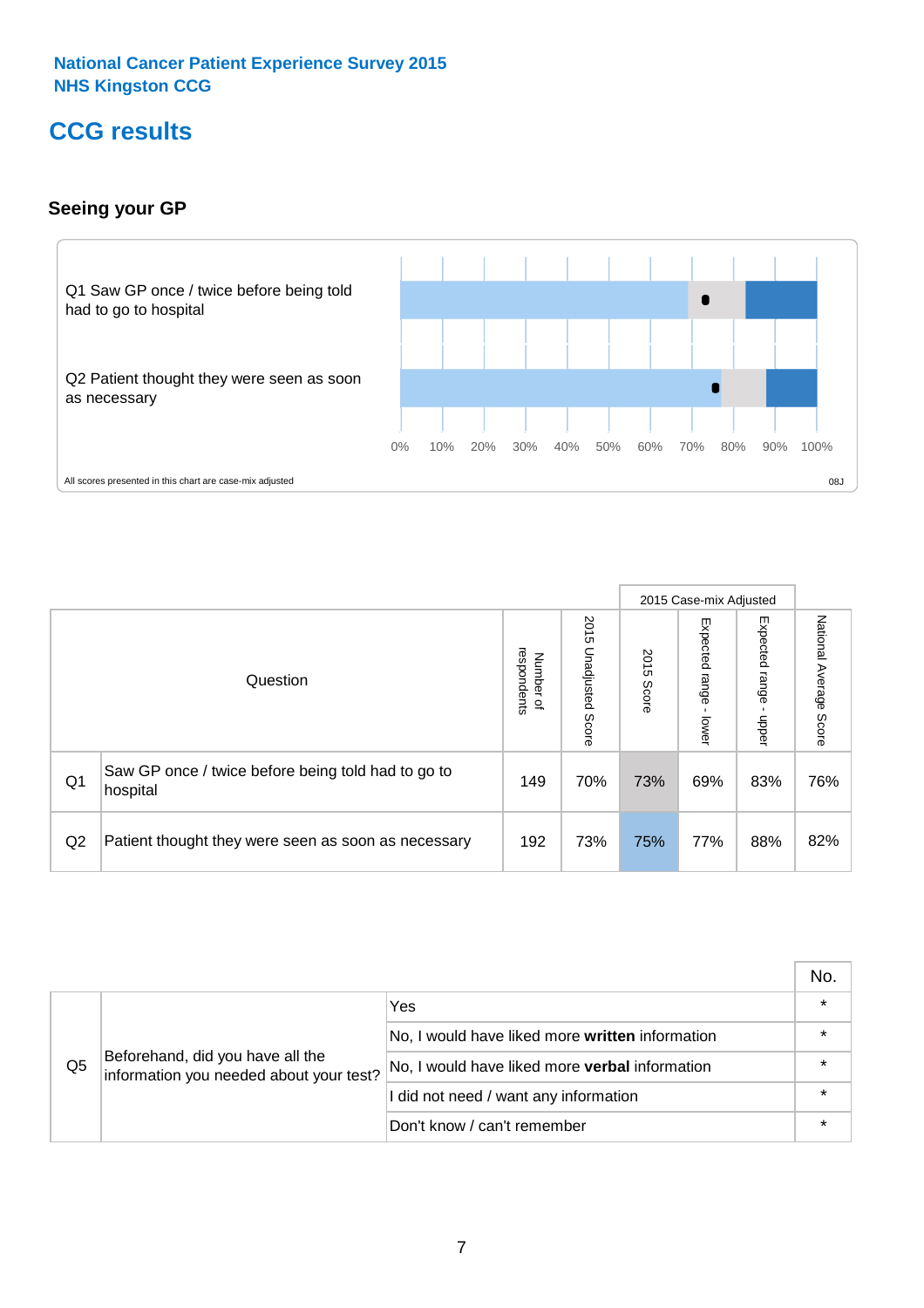#### **Diagnostic tests**



|                |                                                                       |                                   |                             |               | 2015 Case-mix Adjusted  |                         |                           |
|----------------|-----------------------------------------------------------------------|-----------------------------------|-----------------------------|---------------|-------------------------|-------------------------|---------------------------|
|                | Question                                                              | respondents<br>Number<br>$\Omega$ | 2015<br>Unadjusted<br>Score | 2015<br>Score | Expected range<br>lower | Expected range<br>nbber | National Average<br>Score |
| Q <sub>6</sub> | The length of time waiting for the test to be done was<br>about right | 155                               | 89%                         | 90%           | 81%                     | 92%                     | 87%                       |
| Q7             | Given complete explanation of test results in<br>understandable way   | 159                               | 77%                         | 77%           | 72%                     | 85%                     | 79%                       |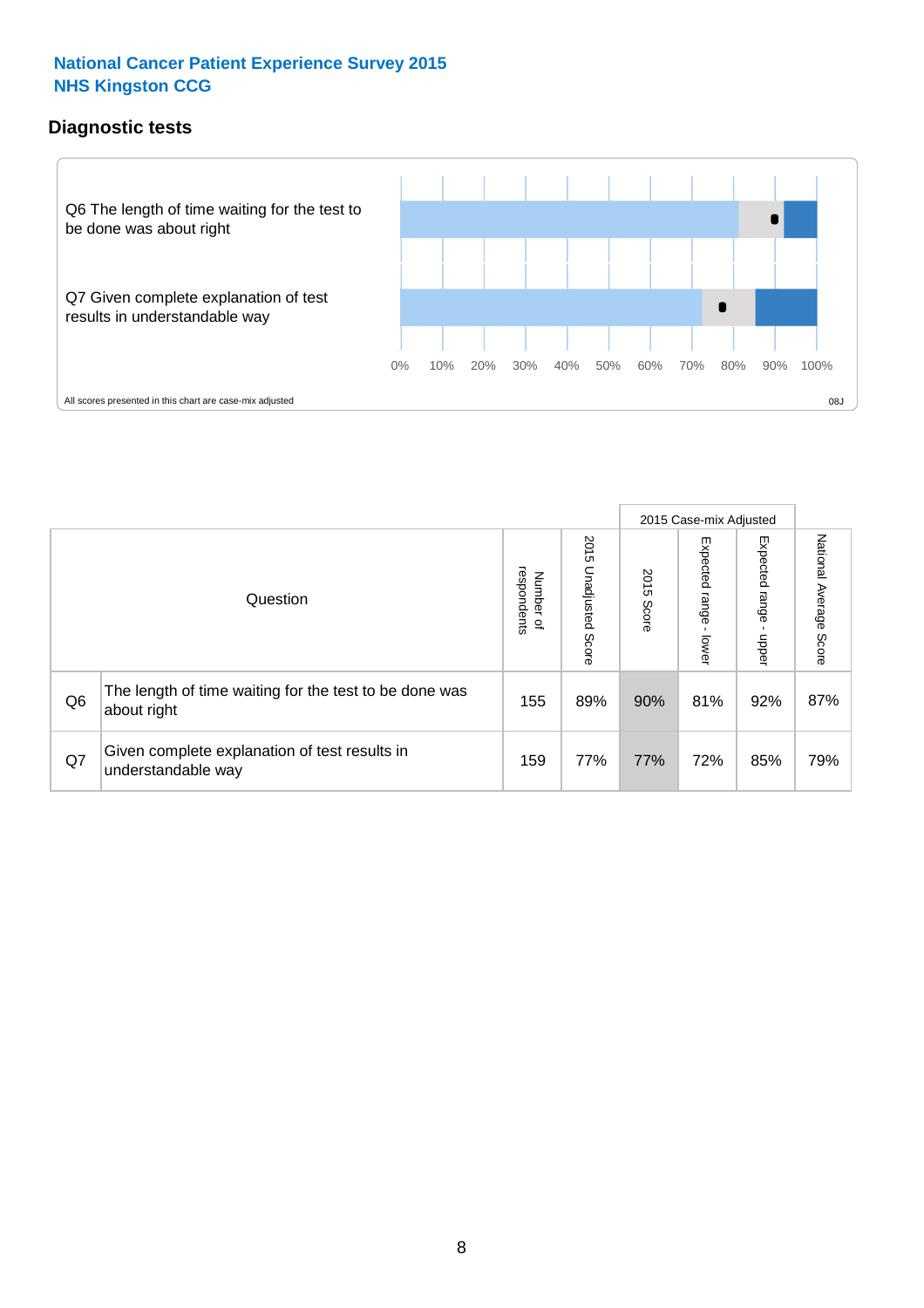#### **Finding out what was wrong with you**



|                |                                                                                            |                          |                                 |               | 2015 Case-mix Adjusted                    |                                         |                        |
|----------------|--------------------------------------------------------------------------------------------|--------------------------|---------------------------------|---------------|-------------------------------------------|-----------------------------------------|------------------------|
|                | Question                                                                                   | respondents<br>Number of | 2015<br><b>Unadjusted Score</b> | 2015<br>Score | Expected range<br>$\blacksquare$<br>lower | Expected range<br>$\mathbf{I}$<br>nbber | National Average Score |
| Q8             | Patient told they could bring a family member or friend<br>when first told they had cancer | 148                      | 74%                             | 76%           | 72%                                       | 85%                                     | 79%                    |
| Q <sub>9</sub> | Patient felt they were told sensitively that they had cancer                               | 188                      | 85%                             | 86%           | 79%                                       | 89%                                     | 84%                    |
| Q10            | Patient completely understood the explanation of what<br>was wrong                         | 190                      | 73%                             | 73%           | 67%                                       | 79%                                     | 73%                    |
| Q11            | Patient given easy to understand written information<br>about the type of cancer they had  | 173                      | 69%                             | 72%           | 65%                                       | 78%                                     | 72%                    |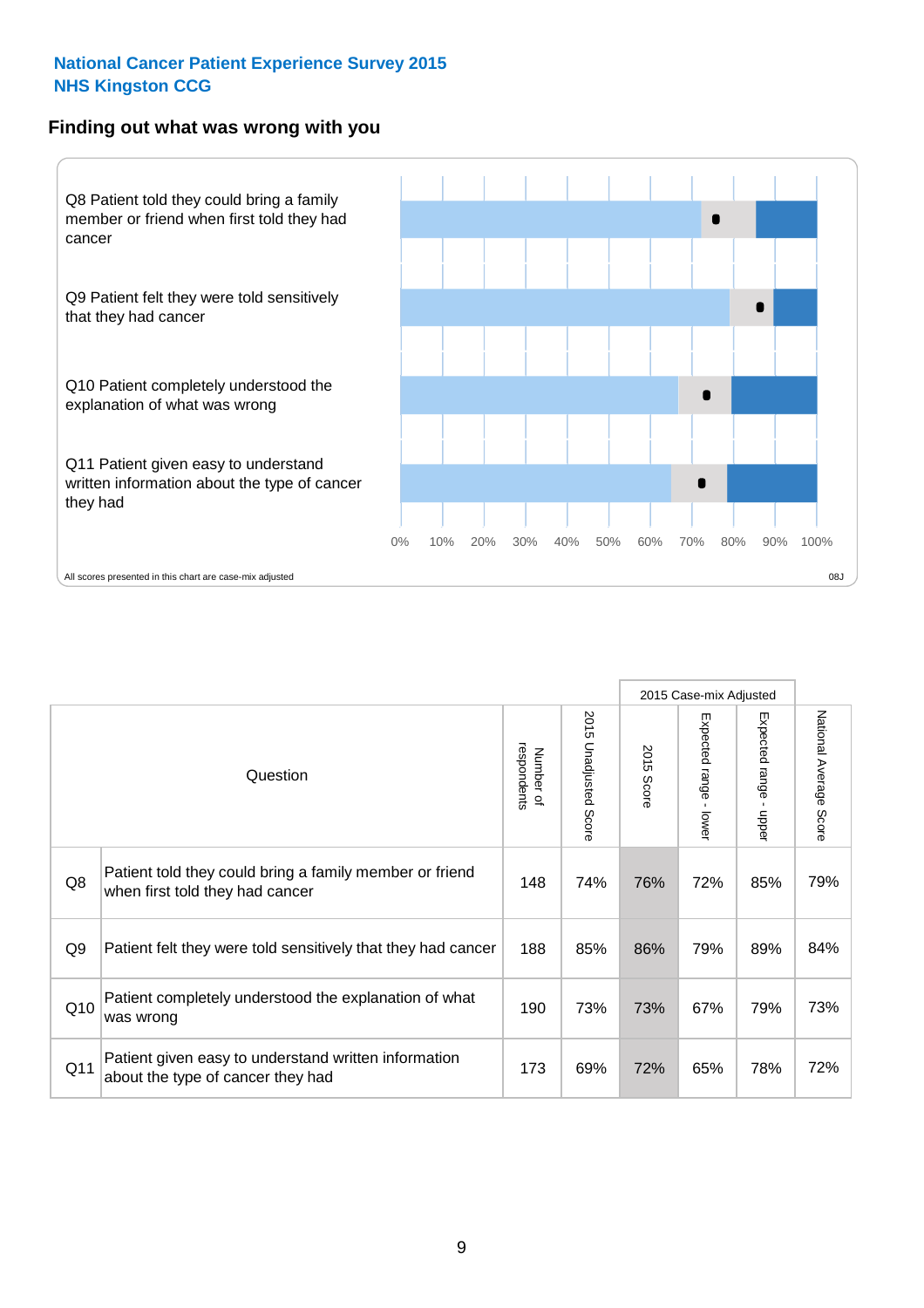#### **Finding out what was wrong with you**



|          |                                                                                         |                          |                                 |               | 2015 Case-mix Adjusted                    |                        |                        |
|----------|-----------------------------------------------------------------------------------------|--------------------------|---------------------------------|---------------|-------------------------------------------|------------------------|------------------------|
| Question |                                                                                         | Number of<br>respondents | 2015<br><b>Unadjusted Score</b> | 2015<br>Score | Expected range<br>$\blacksquare$<br>lower | Expected range - upper | National Average Score |
| Q12      | Patient felt that treatment options were completely<br>explained                        | 161                      | 81%                             | 82%           | 77%                                       | 89%                    | 83%                    |
| Q13      | Possible side effects explained in an understandable way                                | 183                      | 68%                             | 69%           | 66%                                       | 79%                    | 73%                    |
| Q14      | Patient given practical advice and support in dealing with<br>side effects of treatment | 183                      | 61%                             | 62%           | 59%                                       | 73%                    | 66%                    |
| Q15      | Patient definitely told about side effects that could affect<br>them in the future      | 172                      | 47%                             | 49%           | 47%                                       | 62%                    | 54%                    |
| Q16      | Patient definitely involved in decisions about care and<br>treatment                    | 182                      | 72%                             | 73%           | 72%                                       | 84%                    | 78%                    |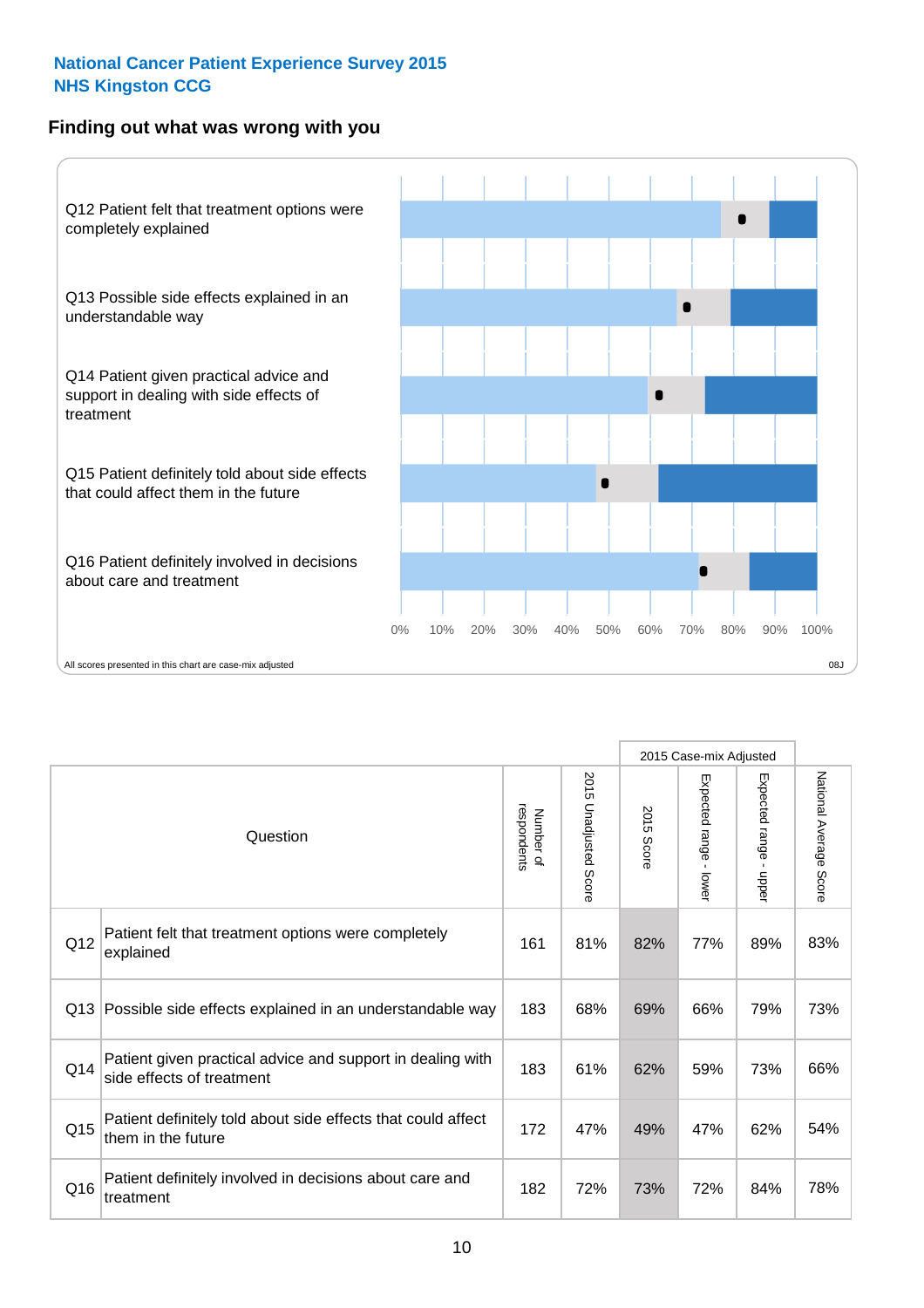#### **Clinical Nurse Specialist**



|     |                                                                                     |                          |                       | 2015 Case-mix Adjusted |                         |                              |                        |
|-----|-------------------------------------------------------------------------------------|--------------------------|-----------------------|------------------------|-------------------------|------------------------------|------------------------|
|     | Question                                                                            | respondents<br>Number of | 2015 Unadjusted Score | 2015<br>Score          | Expected range<br>lower | Expected<br>l range<br>nbber | National Average Score |
| Q17 | Patient given the name of the CNS who would support<br>them through their treatment | 183                      | 91%                   | 91%                    | 86%                     | 94%                          | 90%                    |
| Q18 | Patient found it easy to contact their CNS                                          | 149                      | 79%                   | 80%                    | 81%                     | 93%                          | 87%                    |
| Q19 | Get understandable answers to important questions all or<br>most of the time        | 149                      | 89%                   | 89%                    | 83%                     | 94%                          | 89%                    |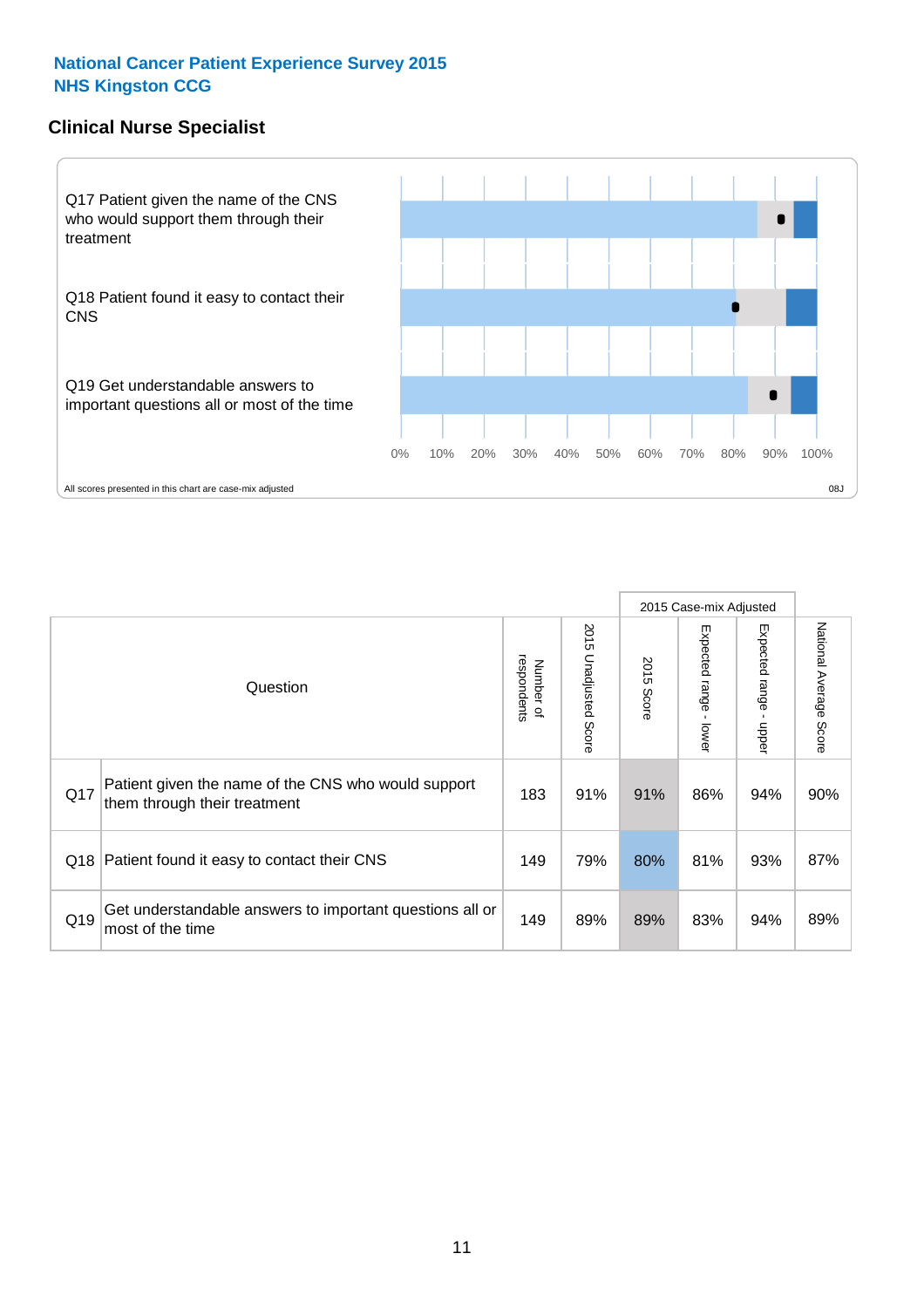#### **Support for people with cancer**



|                 |                                                                                            |                          |                                 |               | 2015 Case-mix Adjusted  |                                         |                        |
|-----------------|--------------------------------------------------------------------------------------------|--------------------------|---------------------------------|---------------|-------------------------|-----------------------------------------|------------------------|
|                 | Question                                                                                   | respondents<br>Number of | 2015<br><b>Unadjusted Score</b> | 2015<br>Score | Expected range<br>lower | Expected range<br>$\mathbf{I}$<br>nbber | National Average Score |
| Q <sub>20</sub> | Hospital staff gave information about support groups                                       | 145                      | 83%                             | 83%           | 77%                     | 89%                                     | 83%                    |
| Q <sub>21</sub> | Hospital staff gave information about impact cancer could<br>have on day to day activities | 121                      | 76%                             | 78%           | 74%                     | 88%                                     | 81%                    |
| Q22             | Hospital staff gave information on getting financial help                                  | 88                       | 41%                             | 41%           | 44%                     | 65%                                     | 55%                    |
| Q <sub>23</sub> | Hospital staff told patient they could get free prescriptions                              | 99                       | 84%                             | 83%           | 72%                     | 88%                                     | 80%                    |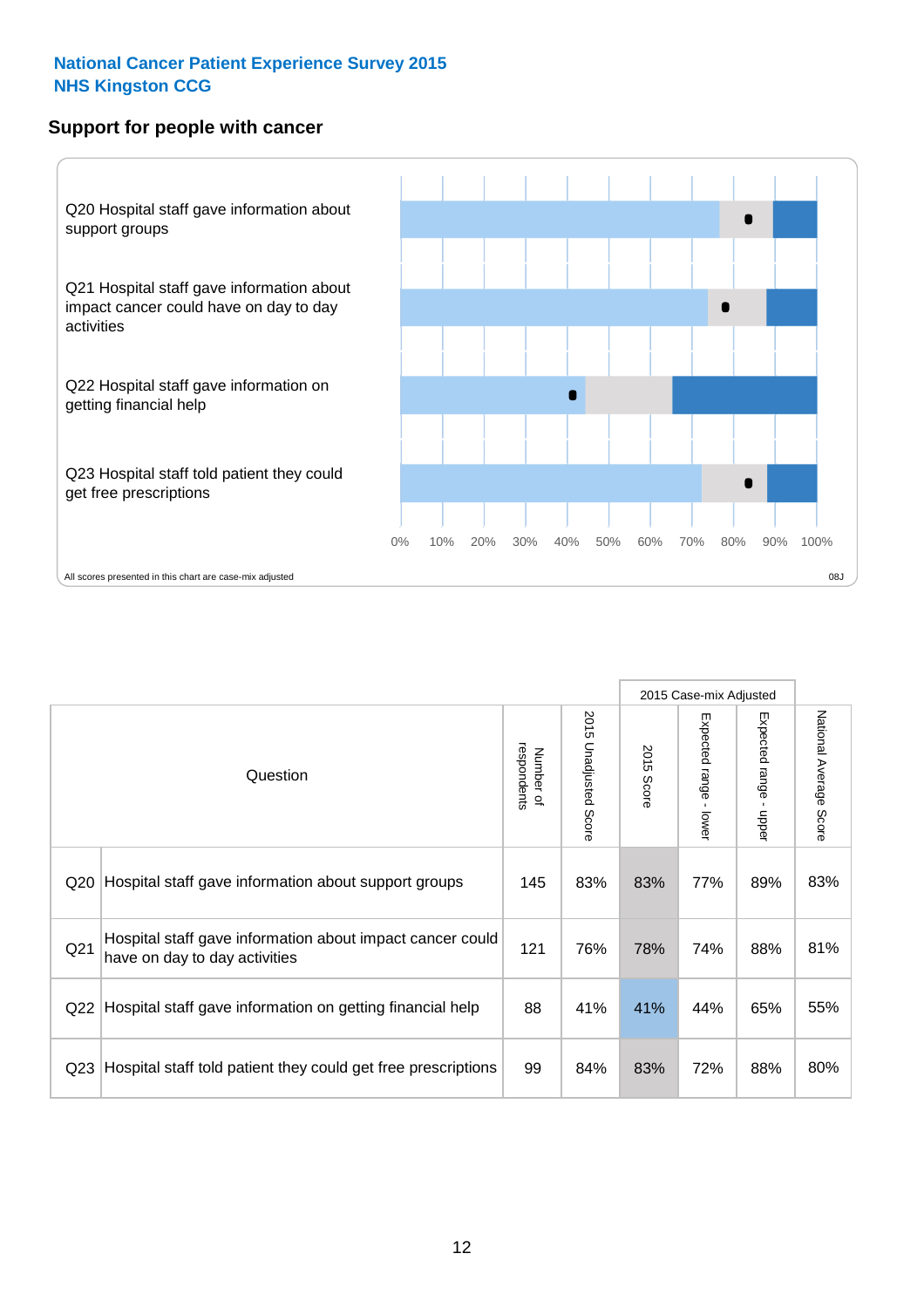#### **Operations**



|     |                                                                 |                                         |                             | 2015 Case-mix Adjusted |                            |                           |                              |
|-----|-----------------------------------------------------------------|-----------------------------------------|-----------------------------|------------------------|----------------------------|---------------------------|------------------------------|
|     | Question                                                        | respondents<br>Number<br>$\overline{a}$ | 2015<br>Unadjusted<br>Score | 2015<br>Score          | Expected<br>range<br>lower | Expected<br>range<br>ddoe | National<br>Average<br>Score |
| Q26 | Staff explained how operation had gone in<br>understandable way | 81                                      | 79%                         | 79%                    | 68%                        | 87%                       | 78%                          |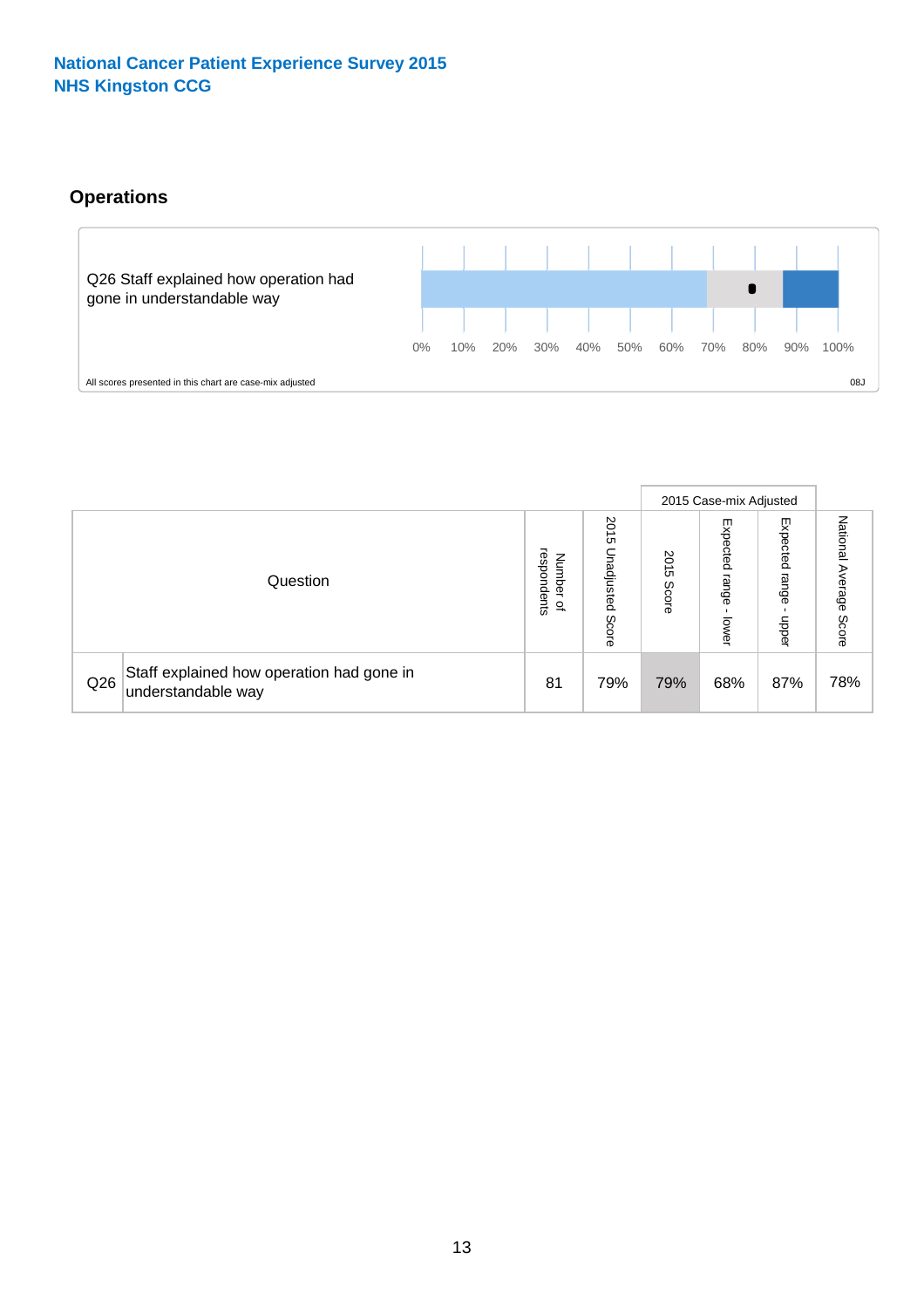#### **Hospital care as an inpatient (Part 1 of 3)**



All scores presented in this chart are case-mix adjusted (38J) (38J) (38J) (38J) (39J) (39J) (39J) (39J) (39J) (39J) (39J) (39J) (39J) (39J) (39J) (39J) (39J) (39J) (39J) (39J) (39J) (39J) (39J) (39J) (39J) (39J) (39J) (39

|                 |                                                                                           |                          |                       |                      | 2015 Case-mix Adjusted                    |                                         |                        |
|-----------------|-------------------------------------------------------------------------------------------|--------------------------|-----------------------|----------------------|-------------------------------------------|-----------------------------------------|------------------------|
|                 | Question                                                                                  | respondents<br>Number of | 2015 Unadjusted Score | 2015<br><b>Score</b> | Expected range<br>$\blacksquare$<br>lower | Expected range<br>$\mathbf{I}$<br>nbber | National Average Score |
| Q28             | Groups of doctors or nurses did not talk in front of patient<br>as if they were not there | 105                      | 82%                   | 82%                  | 74%                                       | 89%                                     | 81%                    |
| Q29             | Patient had confidence and trust in all doctors treating<br>them                          | 105                      | 83%                   | 83%                  | 77%                                       | 91%                                     | 84%                    |
| Q30             | Patient's family or someone close definitely had<br>opportunity to talk to doctor         | 91                       | 73%                   | 73%                  | 63%                                       | 81%                                     | 72%                    |
| Q <sub>31</sub> | Patient had confidence and trust in all ward nurses                                       | 104                      | 74%                   | 75%                  | 64%                                       | 81%                                     | 72%                    |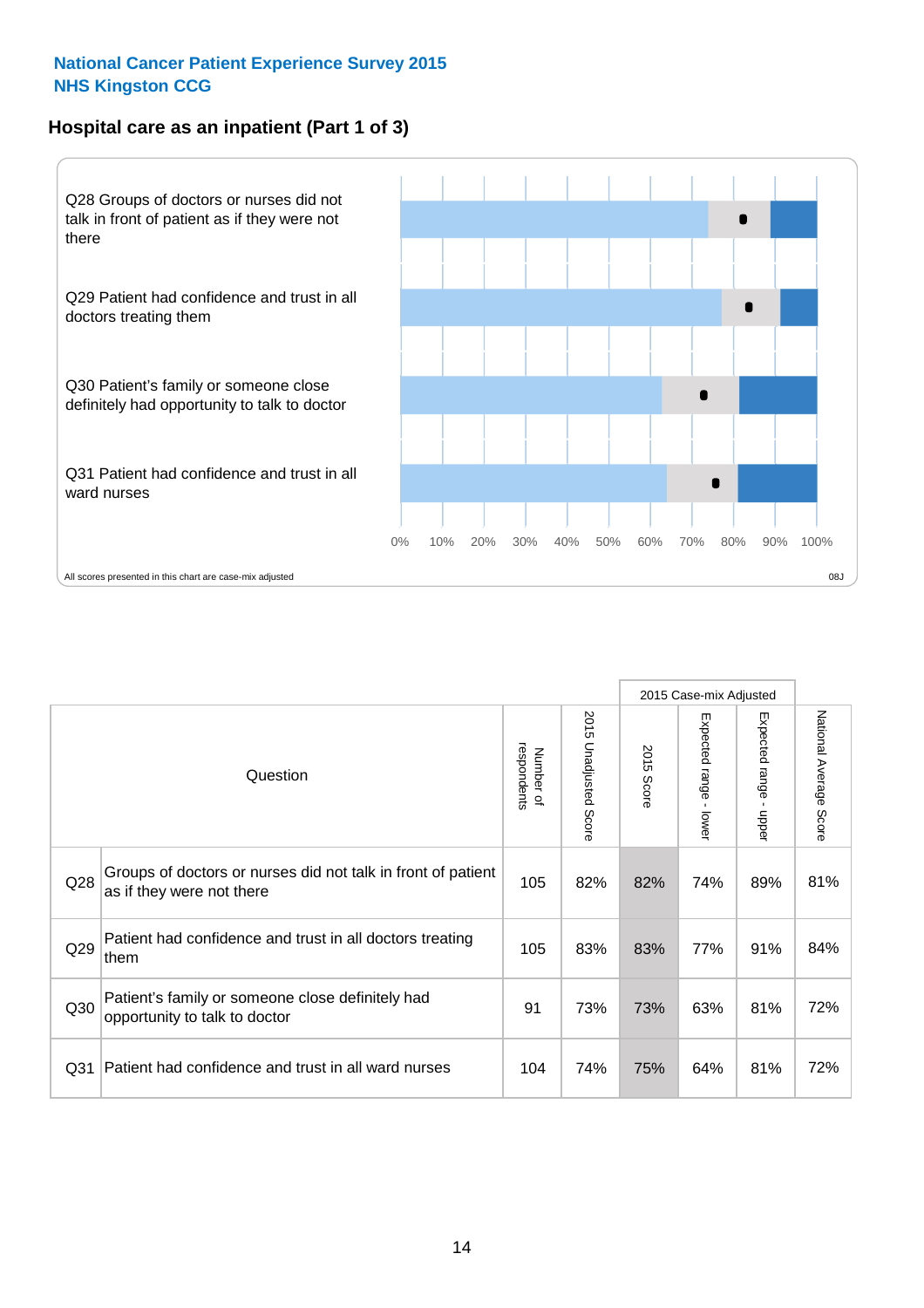#### **Hospital care as an inpatient (Part 2 of 3)**



|                 |                                                                         |                          |                             |               | 2015 Case-mix Adjusted |                           |                                  |
|-----------------|-------------------------------------------------------------------------|--------------------------|-----------------------------|---------------|------------------------|---------------------------|----------------------------------|
|                 | Question                                                                | respondents<br>Number of | 2015<br>Unadjusted<br>Score | 2015<br>Score | Expected range - lower | Expected range<br>- nbber | National Average<br><b>Score</b> |
| Q <sub>32</sub> | Always / nearly always enough nurses on duty                            | 101                      | 71%                         | 72%           | 57%                    | 75%                       | 66%                              |
| Q33             | All staff asked patient what name they preferred to be<br>called by     | 104                      | 51%                         | 52%           | 55%                    | 78%                       | 67%                              |
| Q34             | Always given enough privacy when discussing condition<br>or treatment   | 104                      | 84%                         | 84%           | 78%                    | 92%                       | 85%                              |
| Q35             | Patient was able to discuss worries or fears with staff<br>during visit | 72                       | 49%                         | 50%           | 40%                    | 63%                       | 52%                              |
|                 |                                                                         |                          |                             |               |                        |                           |                                  |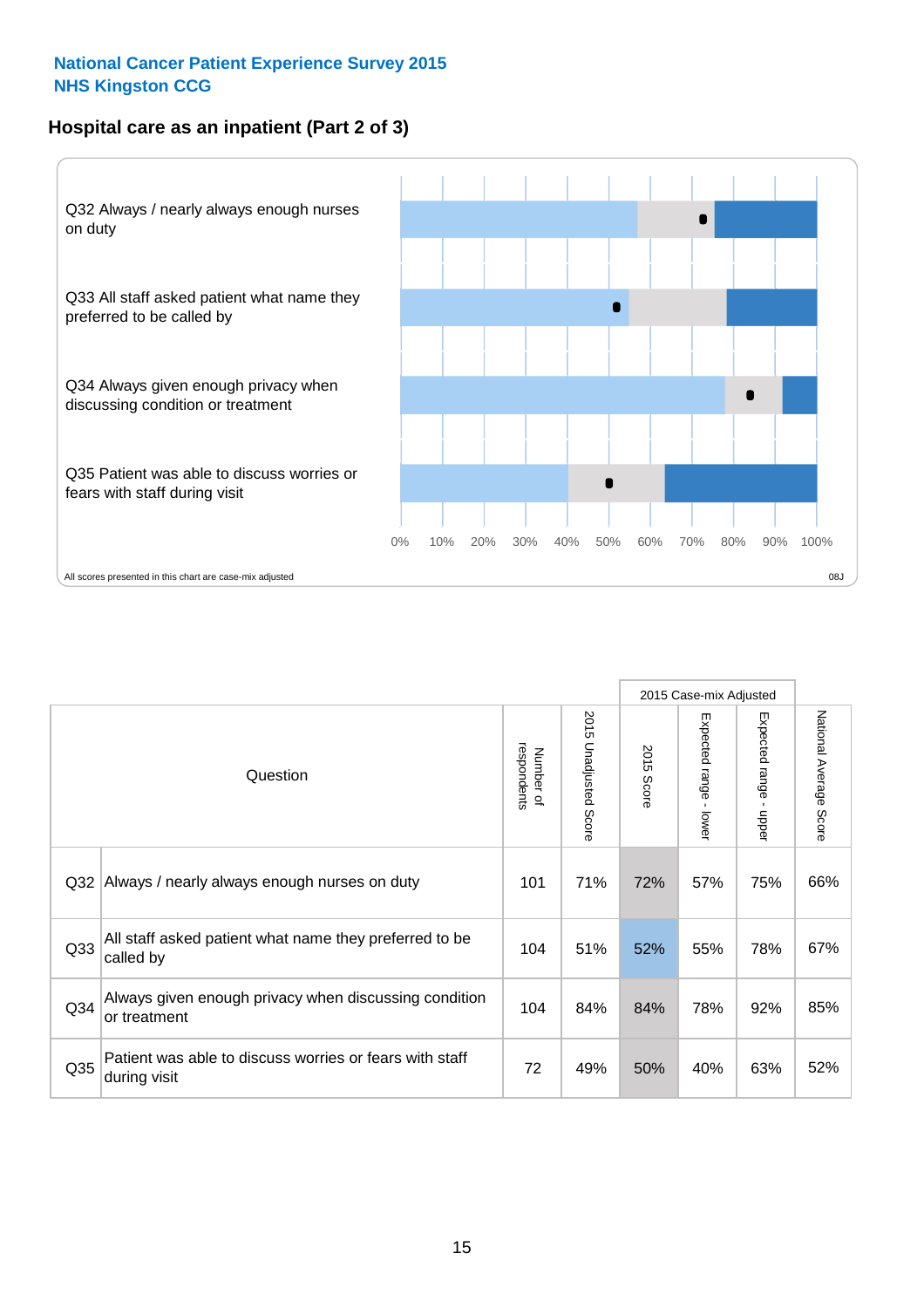#### **Hospital care as an inpatient (Part 3 of 3)**



|                 |                                                                                     |                          |                       |               | 2015 Case-mix Adjusted                    |                           |                        |
|-----------------|-------------------------------------------------------------------------------------|--------------------------|-----------------------|---------------|-------------------------------------------|---------------------------|------------------------|
|                 | Question                                                                            | respondents<br>Number of | 2015 Unadjusted Score | 2015<br>Score | Expected range<br>$\blacksquare$<br>lower | Expected range -<br>nbber | National Average Score |
| Q36             | Hospital staff definitely did everything to help control pain                       | 90                       | 79%                   | 80%           | 76%                                       | 91%                       | 84%                    |
| Q <sub>37</sub> | Always treated with respect and dignity by staff                                    | 105                      | 90%                   | 90%           | 81%                                       | 94%                       | 87%                    |
| Q38             | Given clear written information about what should / should<br>not do post discharge | 95                       | 81%                   | 82%           | 77%                                       | 92%                       | 84%                    |
| Q39             | Staff told patient who to contact if worried post discharge                         | 101                      | 95%                   | 95%           | 89%                                       | 98%                       | 94%                    |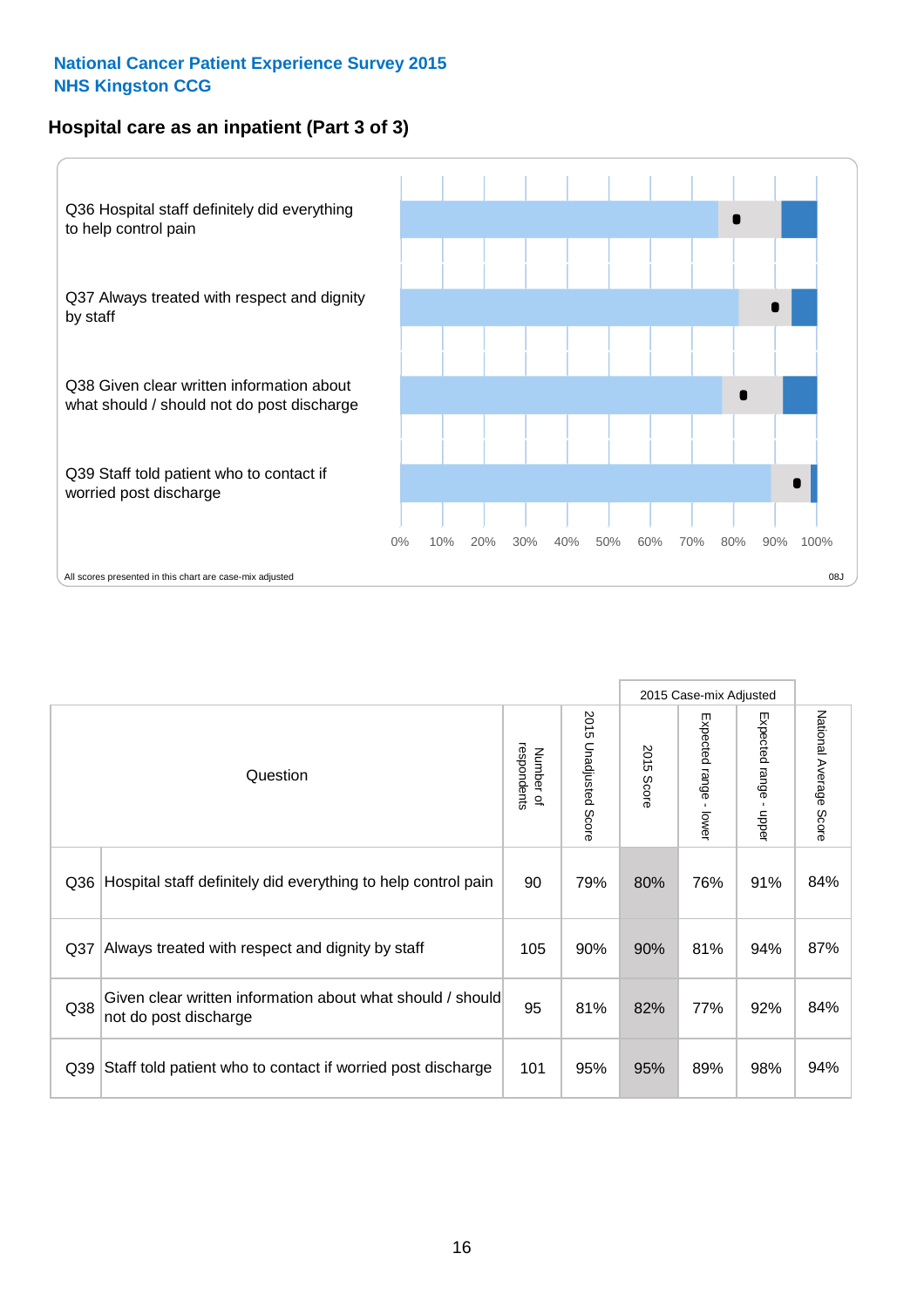#### **Hospital care as a day patient / outpatient (Part 1 of 2)**



|     |                                                                                    |                          |                                 | 2015 Case-mix Adjusted |                                         |                                         |                        |
|-----|------------------------------------------------------------------------------------|--------------------------|---------------------------------|------------------------|-----------------------------------------|-----------------------------------------|------------------------|
|     | Question                                                                           | respondents<br>Number of | 2015<br><b>Unadjusted Score</b> | 2015<br><b>Score</b>   | Expected range<br>$\mathbf{r}$<br>lower | Expected range<br>$\mathbf{r}$<br>nbber | National Average Score |
| Q41 | Patient was able to discuss worries or fears with staff<br>during visit            | 137                      | 71%                             | 72%                    | 62%                                     | 78%                                     | 70%                    |
| Q42 | Doctor had the right notes and other documentation with<br>them                    | 167                      | 96%                             | 96%                    | 92%                                     | 99%                                     | 96%                    |
| Q44 | Beforehand patient had all information needed about<br>radiotherapy treatment      | 52                       | 88%                             | 89%                    | 77%                                     | 95%                                     | 86%                    |
| Q45 | Patient given understandable information about whether<br>radiotherapy was working | 45                       | 60%                             | 61%                    | 45%                                     | 74%                                     | 60%                    |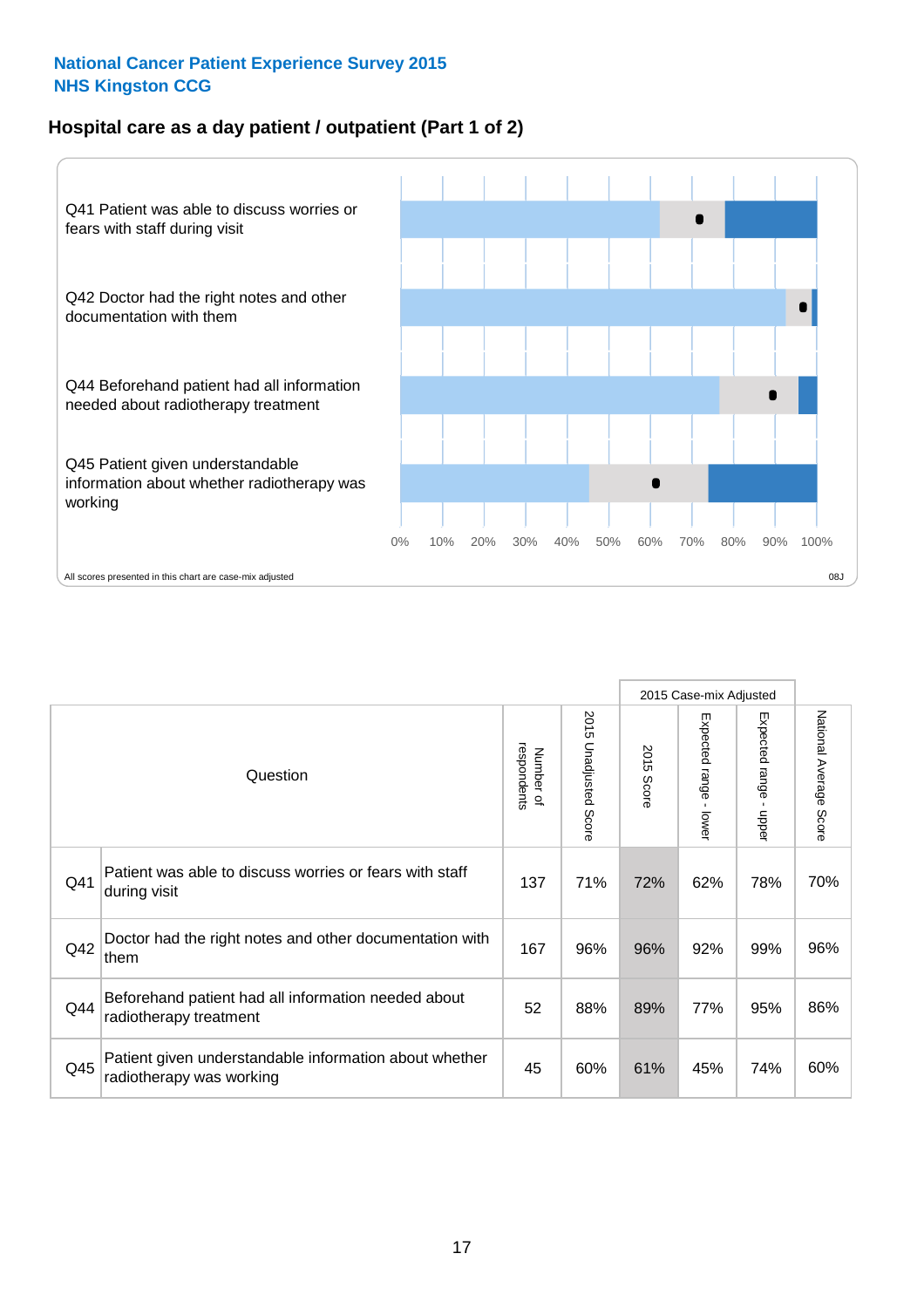#### **Hospital care as a day patient / outpatient (Part 2 of 2)**



|     |                                                                                    |                                       |                             | 2015 Case-mix Adjusted |                              |                         |                           |
|-----|------------------------------------------------------------------------------------|---------------------------------------|-----------------------------|------------------------|------------------------------|-------------------------|---------------------------|
|     | Question                                                                           | respondents<br>Number<br>$\mathbf{Q}$ | 2015<br>Unadjusted<br>Score | 2015<br>Score          | Expected<br>I range<br>lower | Expected range<br>nbber | National Average<br>Score |
| Q47 | Beforehand patient had all information needed about<br>chemotherapy treatment      | 109                                   | 80%                         | 80%                    | 77%                          | 91%                     | 84%                       |
| Q48 | Patient given understandable information about whether<br>chemotherapy was working | 102                                   | 69%                         | 70%                    | 59%                          | 77%                     | 68%                       |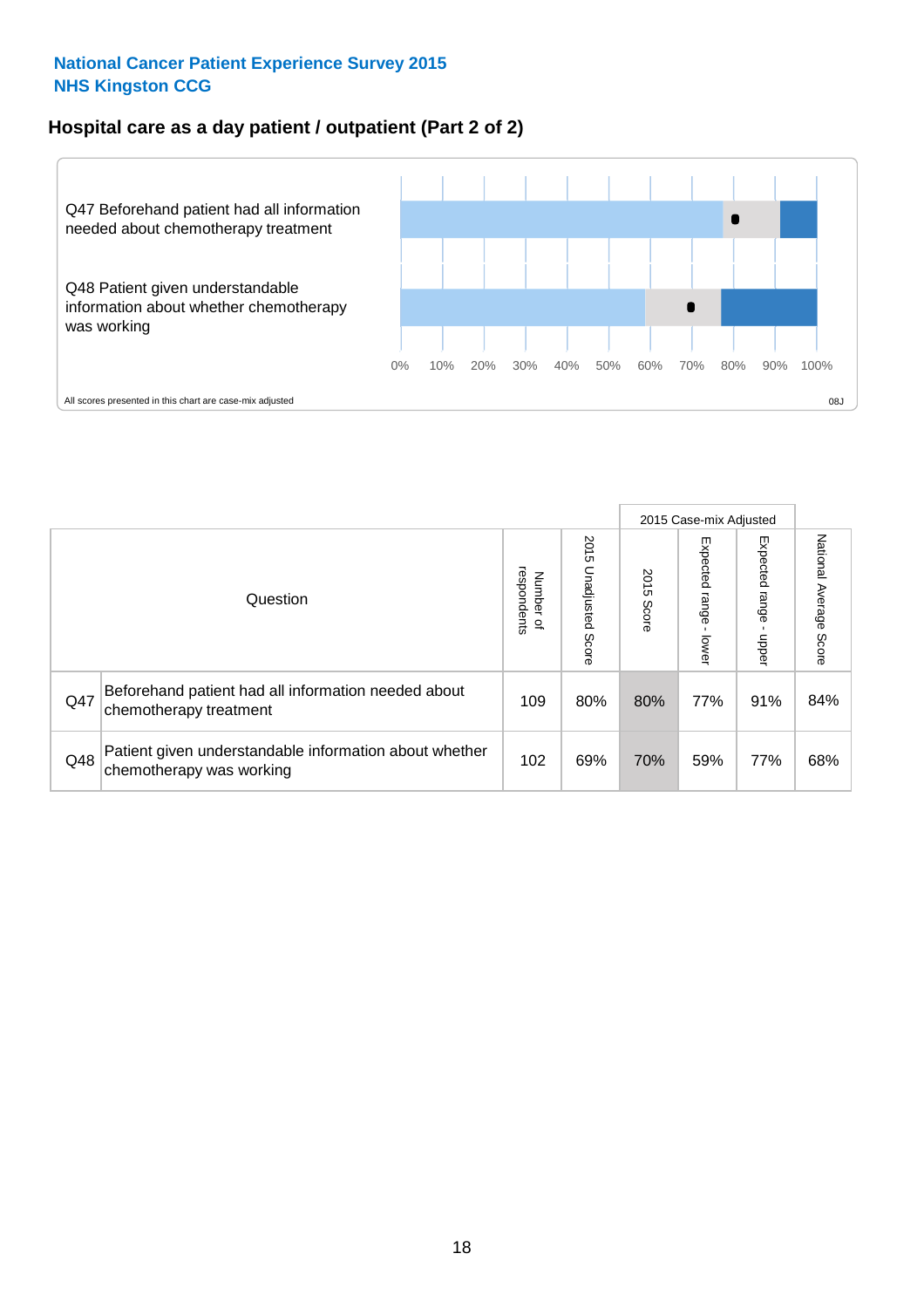#### **Home care and support**



|     |                                                                                                     |                          |                          | 2015 Case-mix Adjusted |                         |                       |                        |
|-----|-----------------------------------------------------------------------------------------------------|--------------------------|--------------------------|------------------------|-------------------------|-----------------------|------------------------|
|     | Question                                                                                            | respondents<br>Number of | 2015<br>Unadjusted Score | 2015<br>Score          | Expected range<br>lower | Expected range<br>ddo | National Average Score |
| Q49 | Hospital staff gave family or someone close all the<br>information needed to help with care at home | 135                      | 52%                      | 53%                    | 49%                     | 66%                   | 58%                    |
| Q50 | Patient definitely given enough support from health or<br>social services during treatment          | 85                       | 46%                      | 45%                    | 42%                     | 65%                   | 54%                    |
| Q51 | Patient definitely given enough support from health or<br>social services after treatment           | 49                       | 27%                      | 25%                    | 31%                     | 59%                   | 45%                    |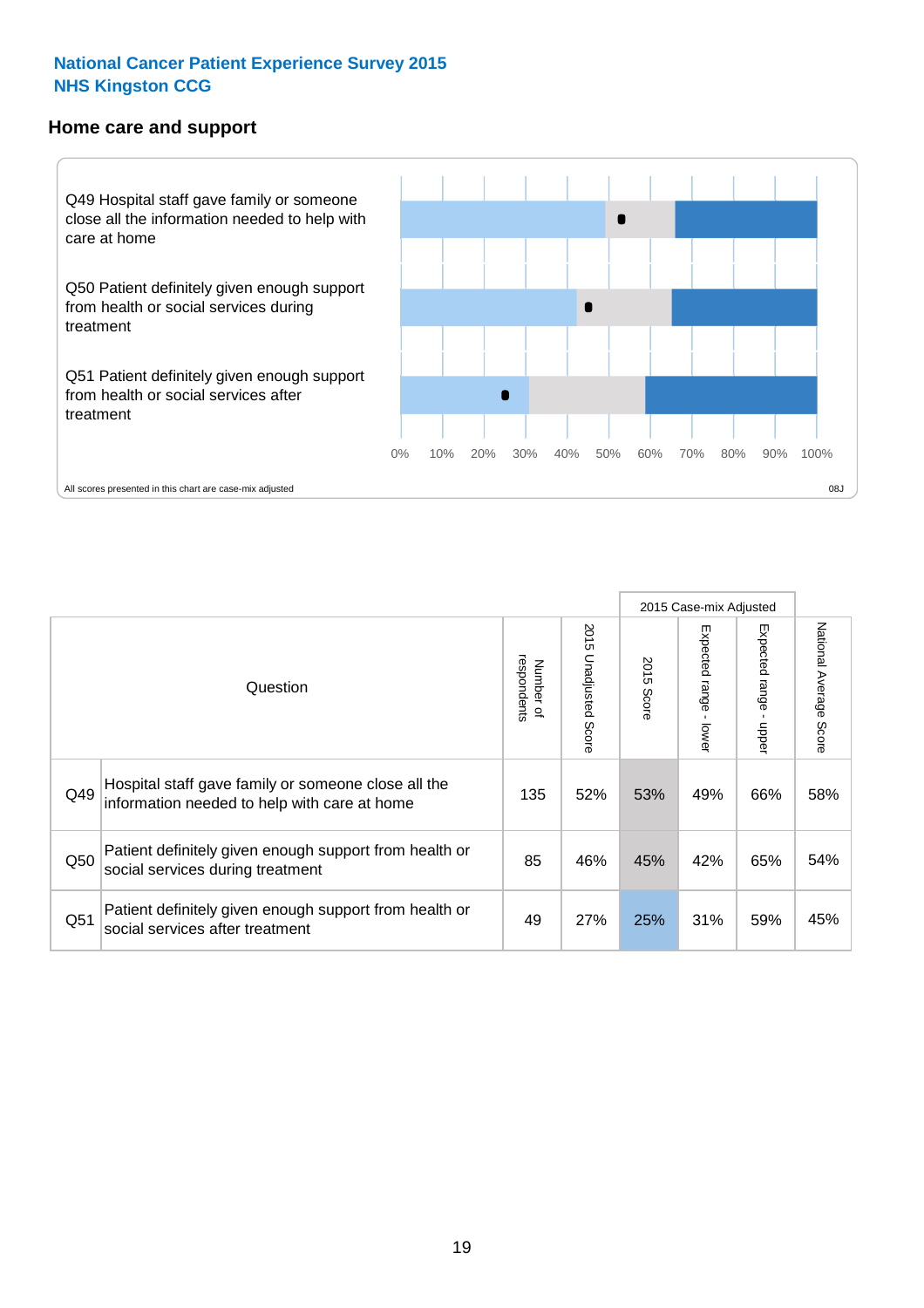#### **Care from your general practice**



|     |                                                                           |                                       |                             | 2015 Case-mix Adjusted |                                   |                            |                           |
|-----|---------------------------------------------------------------------------|---------------------------------------|-----------------------------|------------------------|-----------------------------------|----------------------------|---------------------------|
|     | Question                                                                  | respondents<br>Number<br>$\mathbf{Q}$ | 2015<br>Unadjusted<br>Score | 2015<br>Score          | Expected<br><b>Lange</b><br>lower | Expected<br>range<br>doper | National Average<br>Score |
| Q52 | GP given enough information about patient's condition<br>and treatment    | 162                                   | 95%                         | 95%                    | 92%                               | 99%                        | 95%                       |
| Q53 | Practice staff definitely did everything they could to<br>support patient | 131                                   | 56%                         | 57%                    | 54%                               | 71%                        | 63%                       |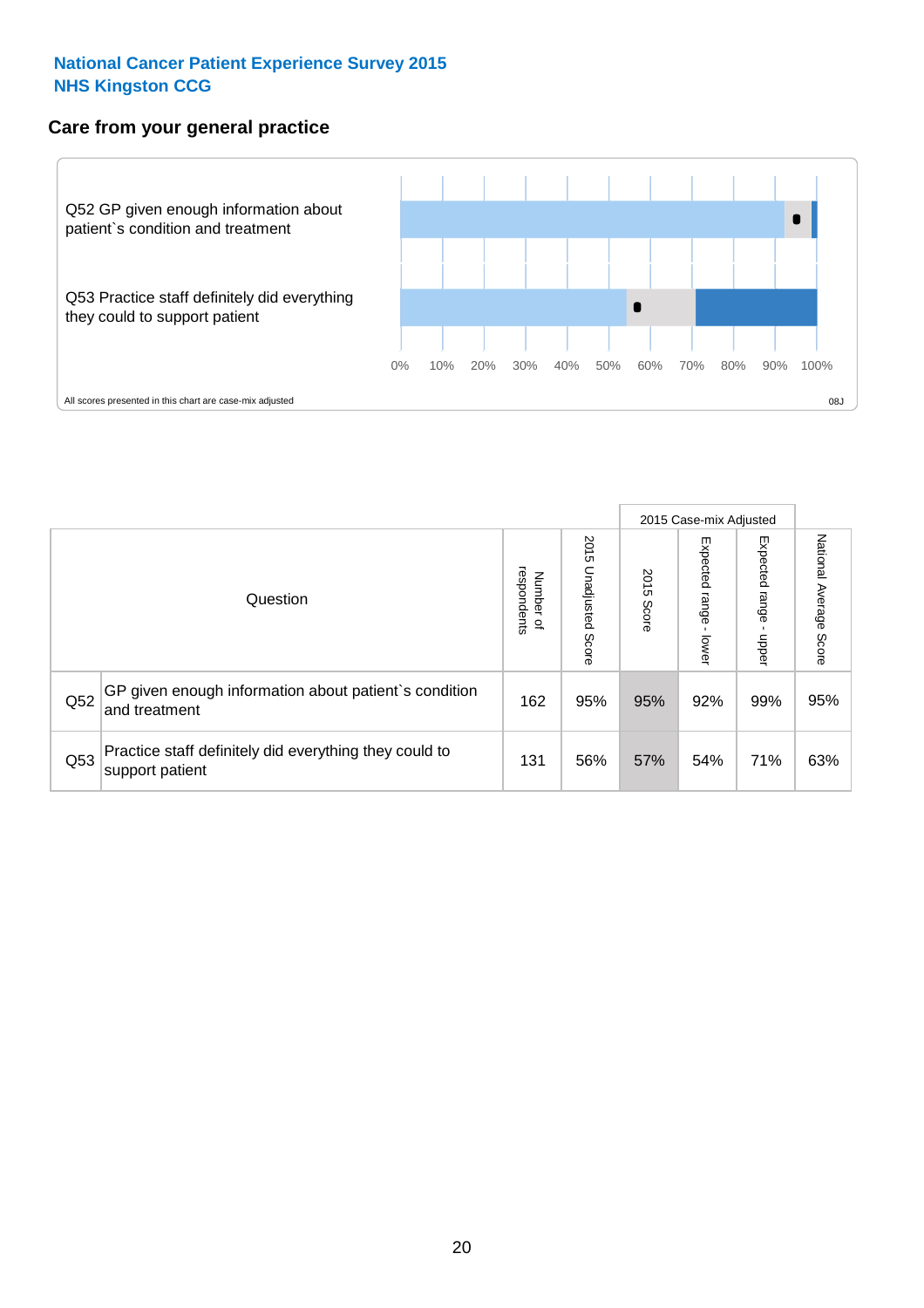#### **Your overall NHS care (Part 1 of 2)**



|     |                                                                    |                          |                          |                      | 2015 Case-mix Adjusted  |                                           |                        |
|-----|--------------------------------------------------------------------|--------------------------|--------------------------|----------------------|-------------------------|-------------------------------------------|------------------------|
|     | Question                                                           | respondents<br>Number of | 2015<br>Unadjusted Score | 2015<br><b>Score</b> | Expected range<br>lower | Expected range<br>$\blacksquare$<br>nbber | National Average Score |
| Q54 | Hospital and community staff always worked well together           | 180                      | 51%                      | 52%                  | 53%                     | 68%                                       | 61%                    |
| Q55 | Patient given a care plan                                          | 139                      | 29%                      | 30%                  | 25%                     | 41%                                       | 33%                    |
| Q56 | Overall the administration of the care was very good /<br>good     | 187                      | 90%                      | 90%                  | 84%                     | 93%                                       | 89%                    |
| Q57 | Length of time for attending clinics and appointments was<br>right | 187                      | 64%                      | 66%                  | 57%                     | 74%                                       | 66%                    |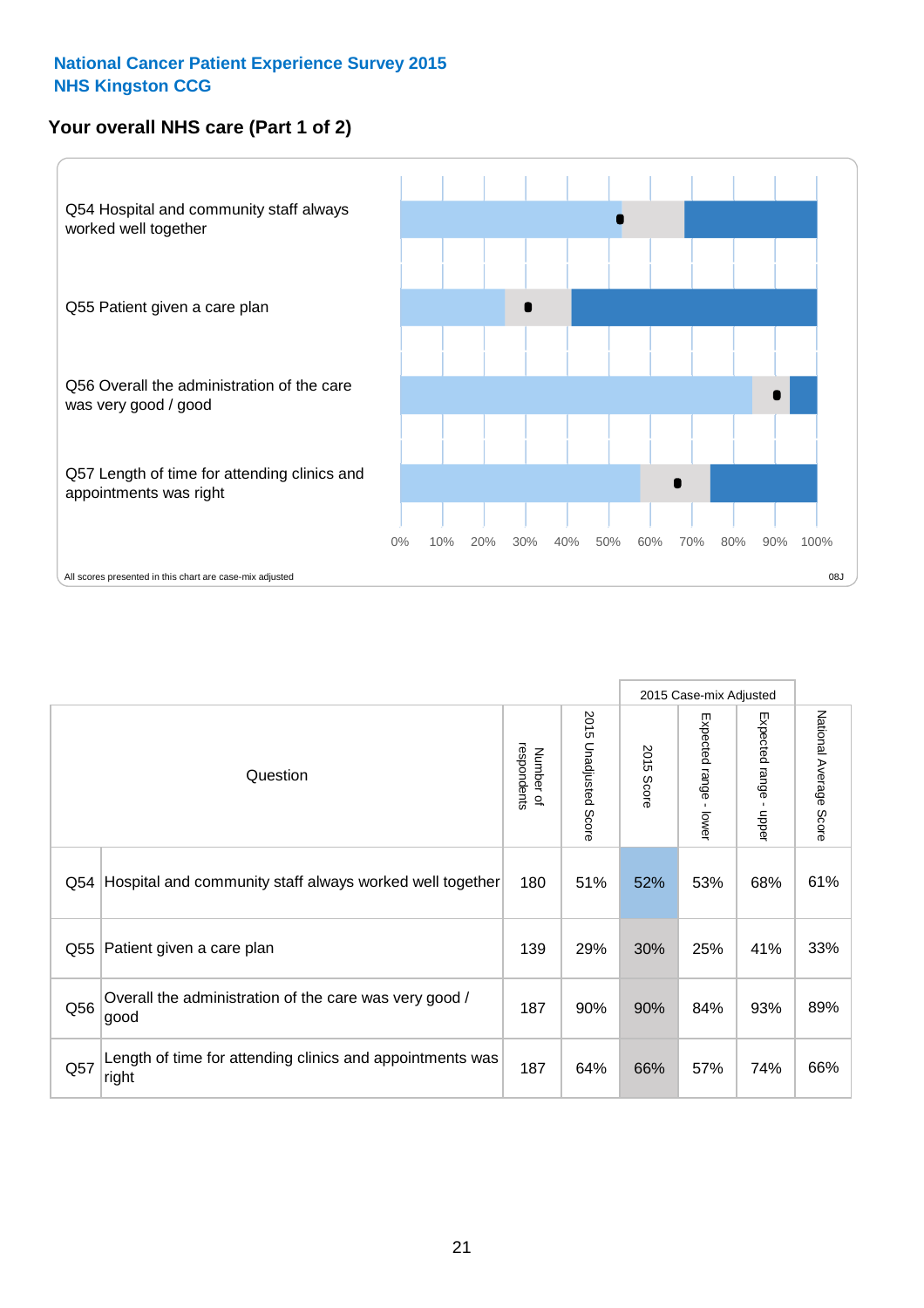#### **Your overall NHS care (Part 2 of 2)**



|     |                                                       |                                   |                             | 2015 Case-mix Adjusted |                            |                            |                        |
|-----|-------------------------------------------------------|-----------------------------------|-----------------------------|------------------------|----------------------------|----------------------------|------------------------|
|     | Question                                              | respondents<br>Number<br>$\Omega$ | 2015<br>Unadjusted<br>Score | 2015<br>Score          | Expected<br>range<br>lower | Expected<br>range<br>nbber | National Average Score |
| Q58 | Taking part in cancer research discussed with patient | 177                               | 44%                         | 41%                    | 20%                        | 37%                        | 28%                    |



|     |                                                                        |                                              |                             |               |                                                    | 2015 Case-mix Adjusted                                |                                     |
|-----|------------------------------------------------------------------------|----------------------------------------------|-----------------------------|---------------|----------------------------------------------------|-------------------------------------------------------|-------------------------------------|
|     | Question                                                               | respondents<br>Number<br>$\overline{\sigma}$ | 2015<br>Unadjusted<br>Score | 2015<br>Score | OWer<br>limit<br>range<br>$\mathbf{a}$<br>expected | Upper<br>limit<br>range<br>$\overline{a}$<br>expected | National<br>Average<br><b>Score</b> |
| Q59 | Patient's average rating of care scored from very poor to<br>very good | 183                                          | 8.6                         | 8.6           | 8.5                                                | 8.9                                                   | 8.7                                 |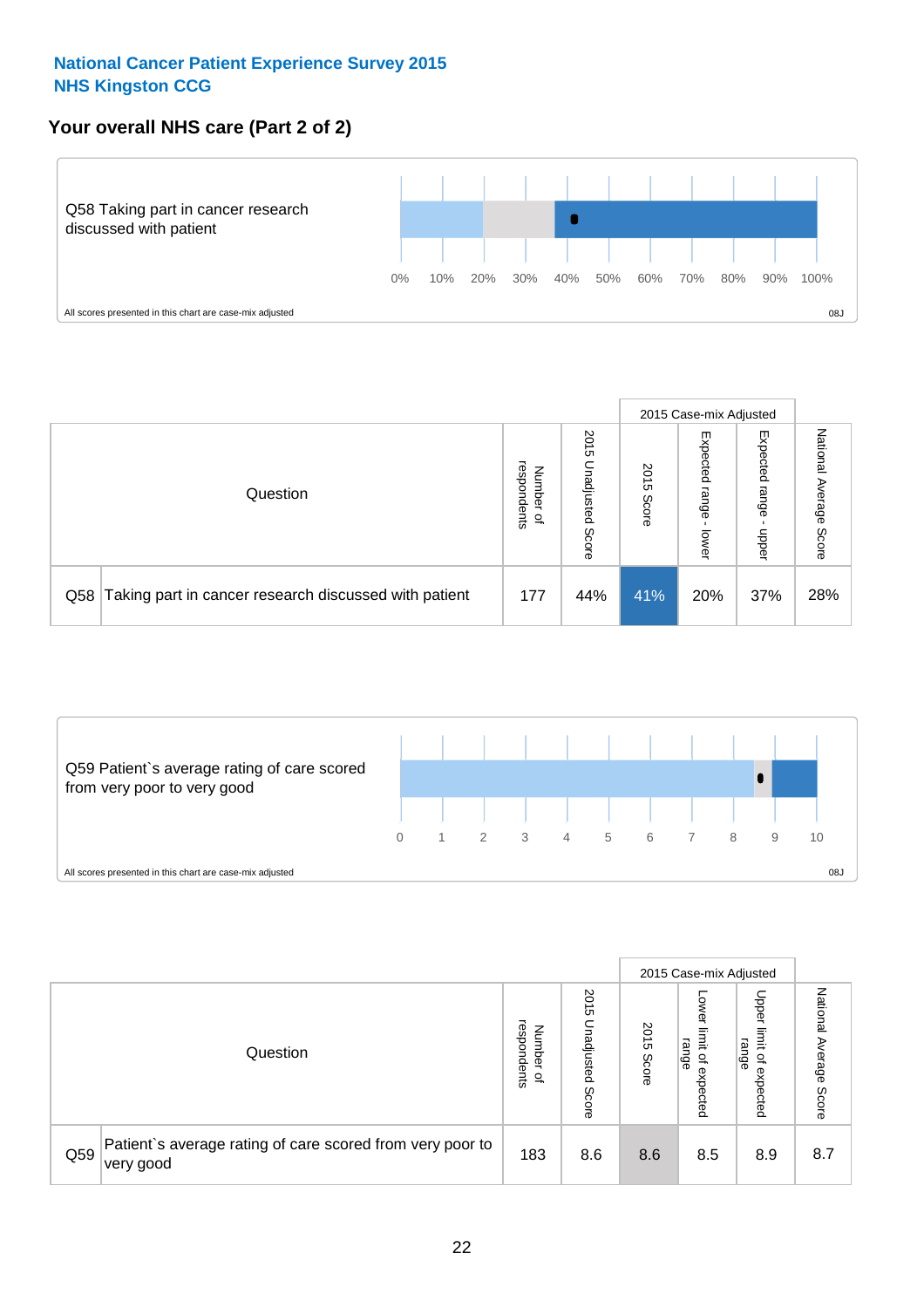### **Comparisons by tumour group for this CCG**

The following tables show the unadjusted CCG and the national percentage scores for each question broken down by tumour group. Where a cell in the table contains an asterisk this indicates that the number of patients in that group was below 21 and too small to display. Where a cell in the table contains "n.a." this indicates that there were no respondents for that tumour group.

### **Seeing your GP**

|                      | Q1. Saw GP once /<br>had to go to hospital | twice before being told | Q2. Patient thought<br>they were seen as<br>soon as necessary |                 |  |
|----------------------|--------------------------------------------|-------------------------|---------------------------------------------------------------|-----------------|--|
| <b>Cancer type</b>   | This CCG <sup>\$</sup>                     | <b>National</b>         | This CCG <sup>\$</sup>                                        | <b>National</b> |  |
| Brain / CNS          | n.a.                                       | 60%                     | $\star$                                                       | 77%             |  |
| <b>Breast</b>        | 95%                                        | 93%                     | 91%                                                           | 88%             |  |
| Colorectal / LGT     | 73%                                        | 72%                     | 63%                                                           | 80%             |  |
| Gynaecological       | $\star$                                    | 75%                     | $\star$                                                       | 78%             |  |
| Haematological       | 68%                                        | 64%                     | 71%                                                           | 80%             |  |
| <b>Head and Neck</b> | $\star$                                    | 77%                     | $\star$                                                       | 79%             |  |
| Lung                 | $\star$                                    | 69%                     | $\star$                                                       | 83%             |  |
| Prostate             | $\star$                                    | 79%                     | $\star$                                                       | 85%             |  |
| Sarcoma              | $\star$                                    | 64%                     | $\star$                                                       | 69%             |  |
| <b>Skin</b>          | $\star$                                    | 91%                     | $\star$                                                       | 87%             |  |
| <b>Upper Gastro</b>  | $\star$                                    | 70%                     | $\star$                                                       | 78%             |  |
| Urological           | $\star$                                    | 81%                     | $\star$                                                       | 84%             |  |
| Other                | 70%                                        | 70%                     | 65%                                                           | 78%             |  |
| <b>All Cancers</b>   | 70%                                        | 76%                     | 73%                                                           | 82%             |  |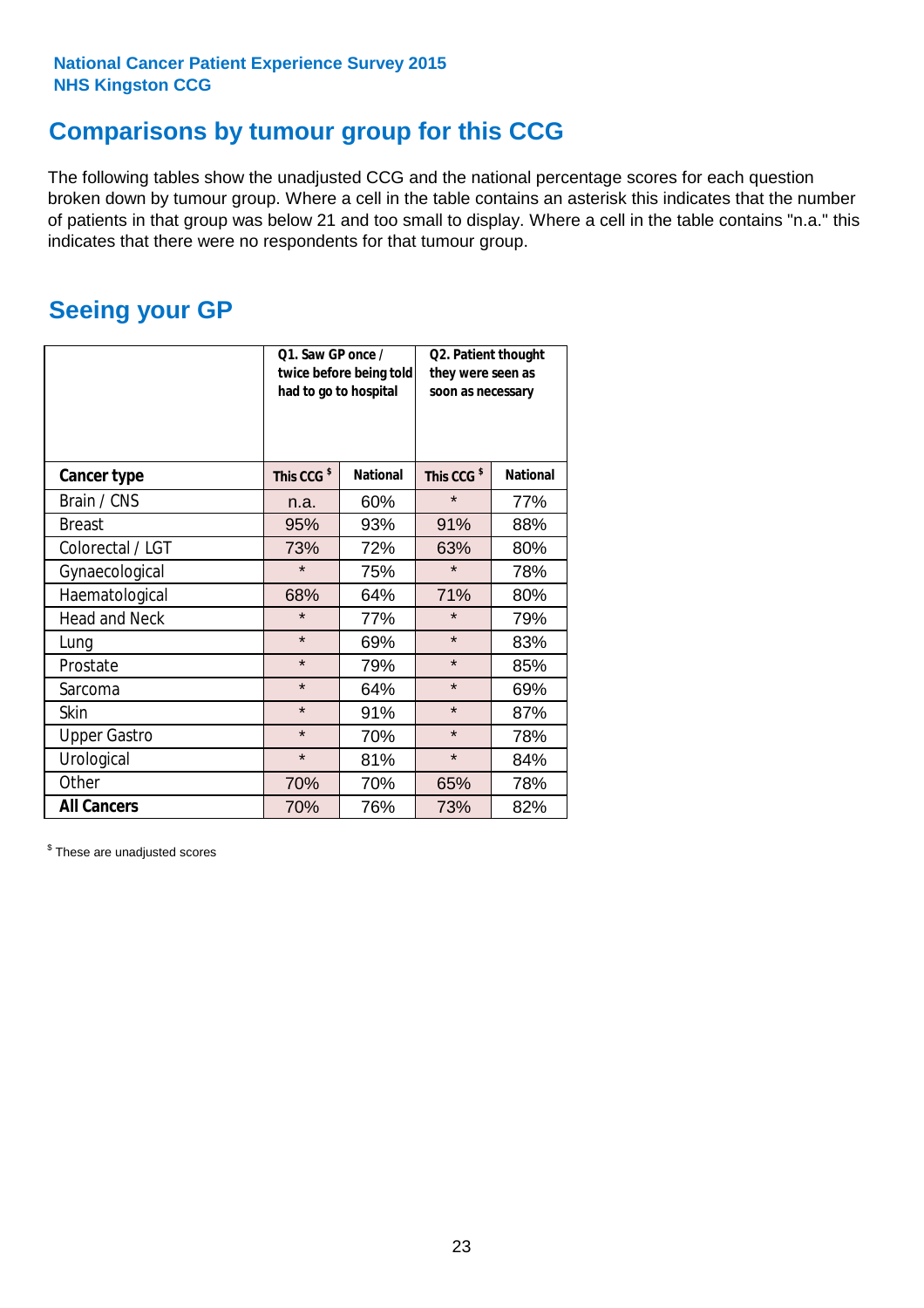# **Diagnostic tests**

|                      | be done was about<br>right | Q6. The length of time<br>waiting for the test to | Q7. Given complete<br>explanation of test<br>results in<br>understandable way |                 |  |  |
|----------------------|----------------------------|---------------------------------------------------|-------------------------------------------------------------------------------|-----------------|--|--|
| <b>Cancer type</b>   | This CCG <sup>\$</sup>     | <b>National</b>                                   | This CCG <sup>\$</sup>                                                        | <b>National</b> |  |  |
| Brain / CNS          | $\star$                    | 87%                                               | $\star$                                                                       | 69%             |  |  |
| <b>Breast</b>        | 85%                        | 90%                                               | 81%                                                                           | 82%             |  |  |
| Colorectal / LGT     | $\star$                    | 86%                                               | 86%                                                                           | 81%             |  |  |
| Gynaecological       | $\star$                    | 84%                                               | $\star$                                                                       | 76%             |  |  |
| Haematological       | $\star$                    | 87%                                               | $\star$                                                                       | 76%             |  |  |
| <b>Head and Neck</b> | $\star$                    | 84%                                               | $\star$                                                                       | 77%             |  |  |
| Lung                 | $\star$                    | 87%                                               | $\star$                                                                       | 78%             |  |  |
| Prostate             | $\star$                    | 85%                                               | $\star$                                                                       | 79%             |  |  |
| Sarcoma              | $\star$                    | 81%                                               | $\star$                                                                       | 77%             |  |  |
| Skin                 | $\star$                    | 89%                                               | $\star$                                                                       | 85%             |  |  |
| <b>Upper Gastro</b>  | $\star$                    | 83%                                               | $\star$                                                                       | 77%             |  |  |
| Urological           | $\star$                    | 85%                                               | $\star$                                                                       | 78%             |  |  |
| Other                | 85%<br>97%                 |                                                   | 77%                                                                           | 76%             |  |  |
| <b>All Cancers</b>   | 89%                        | 87%                                               | 77%                                                                           | 79%             |  |  |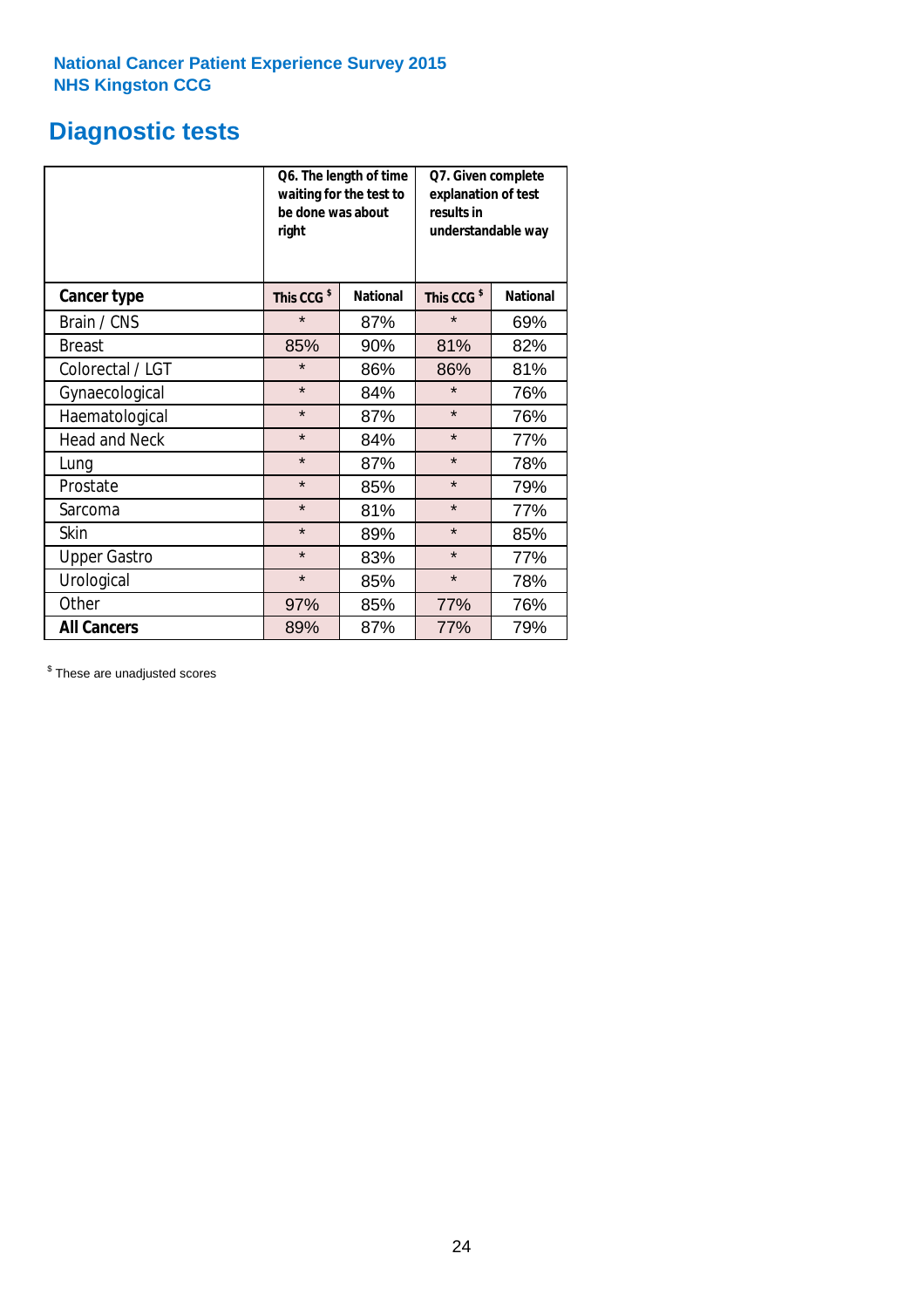### **Finding out what was wrong with you**

|                      | Q8. Patient told they<br>could bring a family<br>member or friend<br>when first told they<br>had cancer |                 | Q9. Patient felt they<br>were told sensitively<br>that they had cancer |                 | Q10. Patient<br>completely understood<br>the explanation of<br>what was wrong |                 | Q11. Patient given<br>easy to understand<br>written information<br>about the type of<br>cancer they had |                 |
|----------------------|---------------------------------------------------------------------------------------------------------|-----------------|------------------------------------------------------------------------|-----------------|-------------------------------------------------------------------------------|-----------------|---------------------------------------------------------------------------------------------------------|-----------------|
| Cancer type          | This CCG <sup>\$</sup>                                                                                  | <b>National</b> | This CCG <sup>\$</sup>                                                 | <b>National</b> | This CCG <sup>\$</sup>                                                        | <b>National</b> | This CCG <sup>\$</sup>                                                                                  | <b>National</b> |
| Brain / CNS          | n.a.                                                                                                    | 85%             | $\star$                                                                | 79%             | $\star$                                                                       | 60%             | $\star$                                                                                                 | 62%             |
| <b>Breast</b>        | 89%                                                                                                     | 83%             | 88%                                                                    | 88%             | 78%                                                                           | 78%             | 68%                                                                                                     | 76%             |
| Colorectal / LGT     | $\star$                                                                                                 | 83%             | 88%                                                                    | 85%             | 88%                                                                           | 79%             | 81%                                                                                                     | 71%             |
| Gynaecological       | $\star$                                                                                                 | 75%             | $\star$                                                                | 83%             | $\star$                                                                       | 73%             | $\star$                                                                                                 | 69%             |
| Haematological       | 52%                                                                                                     | 75%             | 80%                                                                    | 83%             | 67%                                                                           | 60%             | 73%                                                                                                     | 74%             |
| <b>Head and Neck</b> | $\star$                                                                                                 | 73%             | $\star$                                                                | 85%             | $\star$                                                                       | 75%             | $\star$                                                                                                 | 61%             |
| Lung                 | $\star$                                                                                                 | 80%             | $\star$                                                                | 83%             | $\star$                                                                       | 75%             | $\star$                                                                                                 | 66%             |
| Prostate             | $\star$                                                                                                 | 80%             | $\star$                                                                | 84%             | $\star$                                                                       | 78%             | $\star$                                                                                                 | 80%             |
| Sarcoma              | $\star$                                                                                                 | 77%             | $\star$                                                                | 82%             | $\star$                                                                       | 63%             | $\star$                                                                                                 | 61%             |
| Skin                 | $\star$                                                                                                 | 71%             | $\star$                                                                | 90%             | $\star$                                                                       | 83%             | $\star$                                                                                                 | 84%             |
| <b>Upper Gastro</b>  | $\star$                                                                                                 | 79%             | $\star$                                                                | 79%             | $\star$                                                                       | 72%             | $\star$                                                                                                 | 64%             |
| Urological           | $\star$                                                                                                 | 74%             | $\star$                                                                | 82%             | $\star$                                                                       | 76%             | $\star$                                                                                                 | 71%             |
| Other                | 78%                                                                                                     | 77%             | 86%                                                                    | 82%             | 73%                                                                           | 72%             | 76%                                                                                                     | 61%             |
| <b>All Cancers</b>   | 74%                                                                                                     | 79%             | 85%                                                                    | 84%             | 73%                                                                           | 73%             | 69%                                                                                                     | 72%             |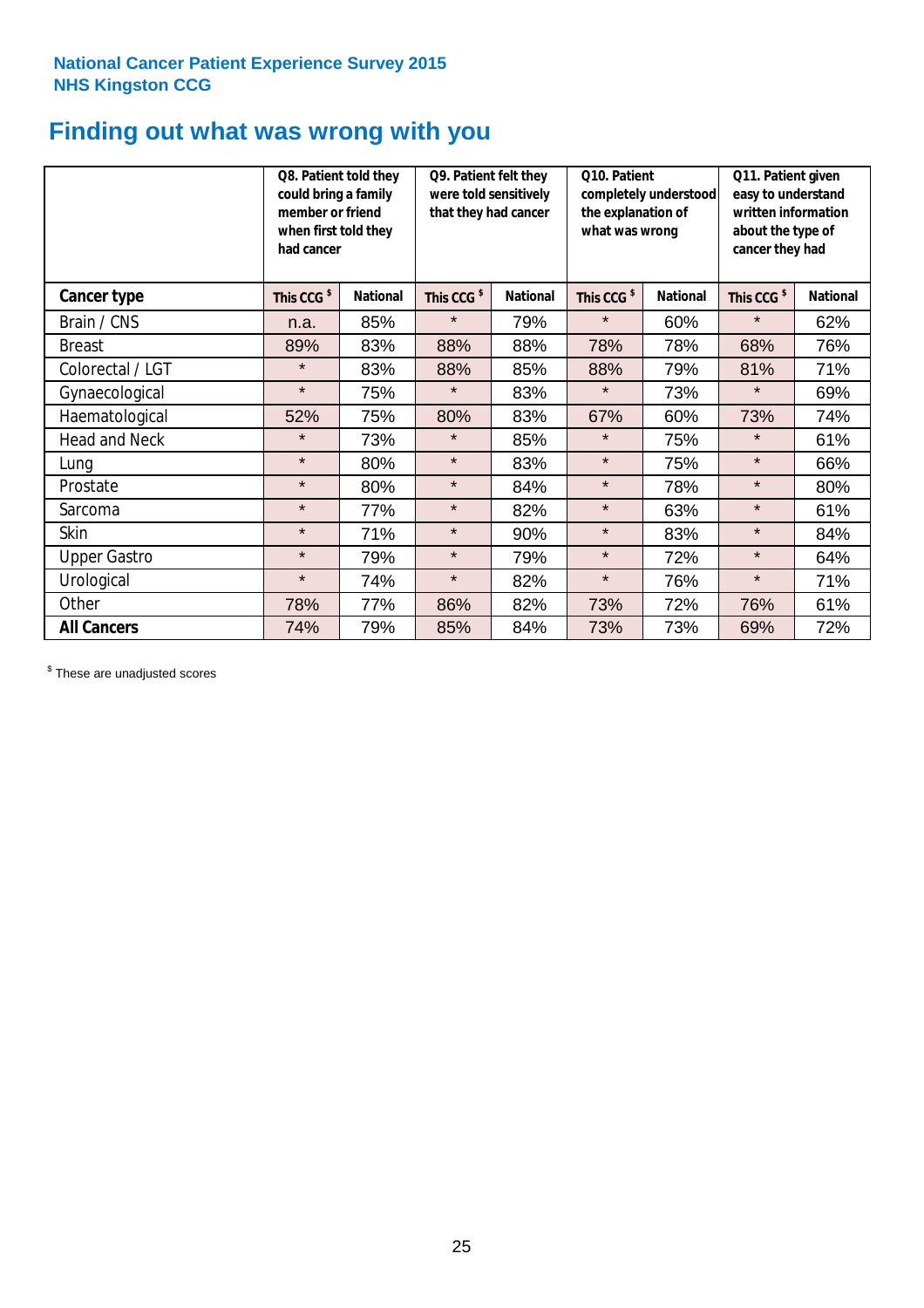# **Deciding the best treatment for you**

|                      | treatment options<br>were completely<br>explained | <b>O12. Patient felt that</b> | O13. Possible side<br>understandable way | effects explained in an | Q14. Patient given<br>practical advice and<br>support in dealing with<br>side effects of<br>treatment |                 |  |
|----------------------|---------------------------------------------------|-------------------------------|------------------------------------------|-------------------------|-------------------------------------------------------------------------------------------------------|-----------------|--|
| <b>Cancer type</b>   | This CCG <sup>\$</sup>                            | <b>National</b>               | This CCG <sup>\$</sup>                   | <b>National</b>         | This CCG <sup>\$</sup>                                                                                | <b>National</b> |  |
| Brain / CNS          | $\star$                                           | 80%                           | $\star$                                  | 71%                     | $\star$                                                                                               | 62%             |  |
| <b>Breast</b>        | 81%                                               | 84%                           | 69%                                      | 76%                     | 66%                                                                                                   | 69%             |  |
| Colorectal / LGT     | $\star$                                           | 85%                           | 83%                                      | 75%                     | 63%                                                                                                   | 68%             |  |
| Gynaecological       | $\star$                                           | 84%                           | $\star$                                  | 76%                     | $\star$                                                                                               | 68%             |  |
| Haematological       | 72%                                               | 81%                           | 67%                                      | 69%                     | 57%                                                                                                   | 65%             |  |
| <b>Head and Neck</b> | $\star$                                           | 85%                           | $\star$                                  | 72%                     | $\star$                                                                                               | 67%             |  |
| Lung                 | $\star$                                           | 84%                           | $\star$                                  | 74%                     | $\star$                                                                                               | 69%             |  |
| Prostate             | $\star$                                           | 80%                           | $\star$                                  | 71%                     | $\star$                                                                                               | 61%             |  |
| Sarcoma              | $\star$                                           | 82%                           | $\star$                                  | 75%                     | $\star$                                                                                               | 66%             |  |
| Skin                 | $\star$                                           | 88%                           | $\star$                                  | 75%                     | $\star$                                                                                               | 74%             |  |
| <b>Upper Gastro</b>  | $\star$                                           | 83%                           | $\star$                                  | 72%                     | $\star$                                                                                               | 66%             |  |
| Urological           | $\star$                                           | 80%                           | $\star$                                  | 69%                     | $\star$                                                                                               | 61%             |  |
| Other                | 85%                                               | 80%                           | 68%                                      | 72%                     | 58%                                                                                                   | 64%             |  |
| <b>All Cancers</b>   | 81%                                               | 83%                           | 68%                                      | 73%                     | 61%                                                                                                   | 66%             |  |

|                      | in the future          | Q15. Patient definitely<br>told about side effects<br>that could affect them | Q16. Patient definitely<br>involved in decisions<br>about care and<br>treatment |                 |  |
|----------------------|------------------------|------------------------------------------------------------------------------|---------------------------------------------------------------------------------|-----------------|--|
| <b>Cancer type</b>   | This CCG <sup>\$</sup> | <b>National</b>                                                              | This CCG <sup>\$</sup>                                                          | <b>National</b> |  |
| Brain / CNS          | $\star$                | 56%                                                                          | $\star$                                                                         | 74%             |  |
| <b>Breast</b>        | 46%                    | 55%                                                                          | 72%                                                                             | 79%             |  |
| Colorectal / LGT     | 62%                    | 56%                                                                          | 77%                                                                             | 79%             |  |
| Gynaecological       | $\star$                | 54%                                                                          |                                                                                 | 76%             |  |
| Haematological       | 50%<br>35%             |                                                                              | 63%                                                                             | 77%             |  |
| <b>Head and Neck</b> | $\star$                | 58%                                                                          | $\star$                                                                         | 76%             |  |
| Lung                 | $\star$                | 54%                                                                          | $\star$                                                                         | 78%             |  |
| Prostate             | $\star$                | 63%                                                                          | $\star$                                                                         | 79%             |  |
| Sarcoma              | $\star$                | 54%                                                                          | $\star$                                                                         | 77%             |  |
| Skin                 | $\star$                | 66%                                                                          | $\star$                                                                         | 86%             |  |
| <b>Upper Gastro</b>  | $\star$                | 53%                                                                          | $\star$                                                                         | 77%             |  |
| Urological           | $\star$                | 52%                                                                          | $\star$                                                                         | 75%             |  |
| Other                | 43%                    | 51%                                                                          | 75%                                                                             | 75%             |  |
| <b>All Cancers</b>   | 47%                    | 54%                                                                          | 72%                                                                             | 78%             |  |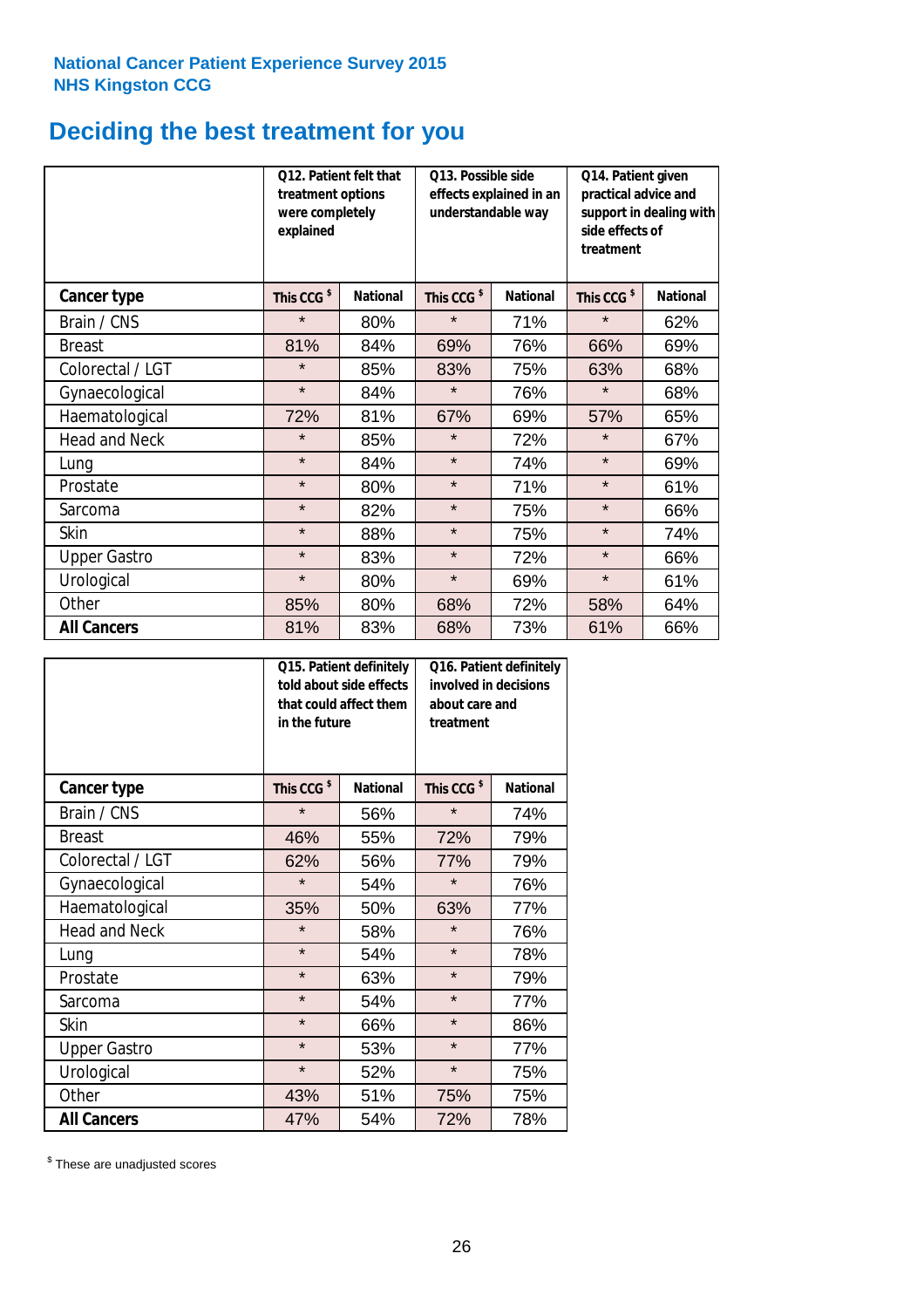# **Clinical Nurse Specialist**

|                      | would support them<br>through their<br>treatment | Q17. Patient given the<br>name of the CNS who | Q18. Patient found it<br>easy to contact their<br><b>CNS</b> |                 | <b>Q19. Get</b><br>understandable<br>answers to important<br>questions all or most<br>of the time |                 |
|----------------------|--------------------------------------------------|-----------------------------------------------|--------------------------------------------------------------|-----------------|---------------------------------------------------------------------------------------------------|-----------------|
| <b>Cancer type</b>   | This CCG <sup>\$</sup>                           | <b>National</b>                               | This CCG <sup>\$</sup>                                       | <b>National</b> | This CCG <sup>\$</sup>                                                                            | <b>National</b> |
| Brain / CNS          | $\star$                                          | 95%                                           | $\star$                                                      | 84%             | $\star$                                                                                           | 85%             |
| <b>Breast</b>        | 97%                                              | 94%                                           | 64%                                                          | 85%             | 92%                                                                                               | 88%             |
| Colorectal / LGT     | 87%                                              | 91%                                           | $\star$                                                      | 88%             | $\star$                                                                                           | 90%             |
| Gynaecological       | $\star$                                          | 93%                                           | $\star$                                                      | 86%             | $\star$                                                                                           | 87%             |
| Haematological       | 90%                                              | 89%                                           | 92%                                                          | 89%             | 92%                                                                                               | 90%             |
| <b>Head and Neck</b> | $\star$                                          | 88%                                           | $\star$                                                      | 86%             | $\star$                                                                                           | 88%             |
| Lung                 | $\star$                                          | 93%                                           | $\star$                                                      | 89%             | $\star$                                                                                           | 89%             |
| Prostate             | $\star$                                          | 89%                                           | $\star$                                                      | 83%             | $\star$                                                                                           | 88%             |
| Sarcoma              | $\star$                                          | 87%                                           | $\star$                                                      | 86%             | $\star$                                                                                           | 88%             |
| Skin                 | $\star$                                          | 88%                                           | $\star$                                                      | 90%             | $\star$                                                                                           | 92%             |
| <b>Upper Gastro</b>  | $\star$                                          | 92%                                           | $\star$                                                      | 87%             | $\star$                                                                                           | 88%             |
| Urological           | $\star$                                          | 80%                                           | $\star$                                                      | 85%             | $\star$                                                                                           | 88%             |
| Other                | 81%                                              | 86%                                           | 86%                                                          | 86%             | 93%                                                                                               | 87%             |
| <b>All Cancers</b>   | 91%                                              | 90%                                           | 79%                                                          | 87%             | 89%                                                                                               | 88%             |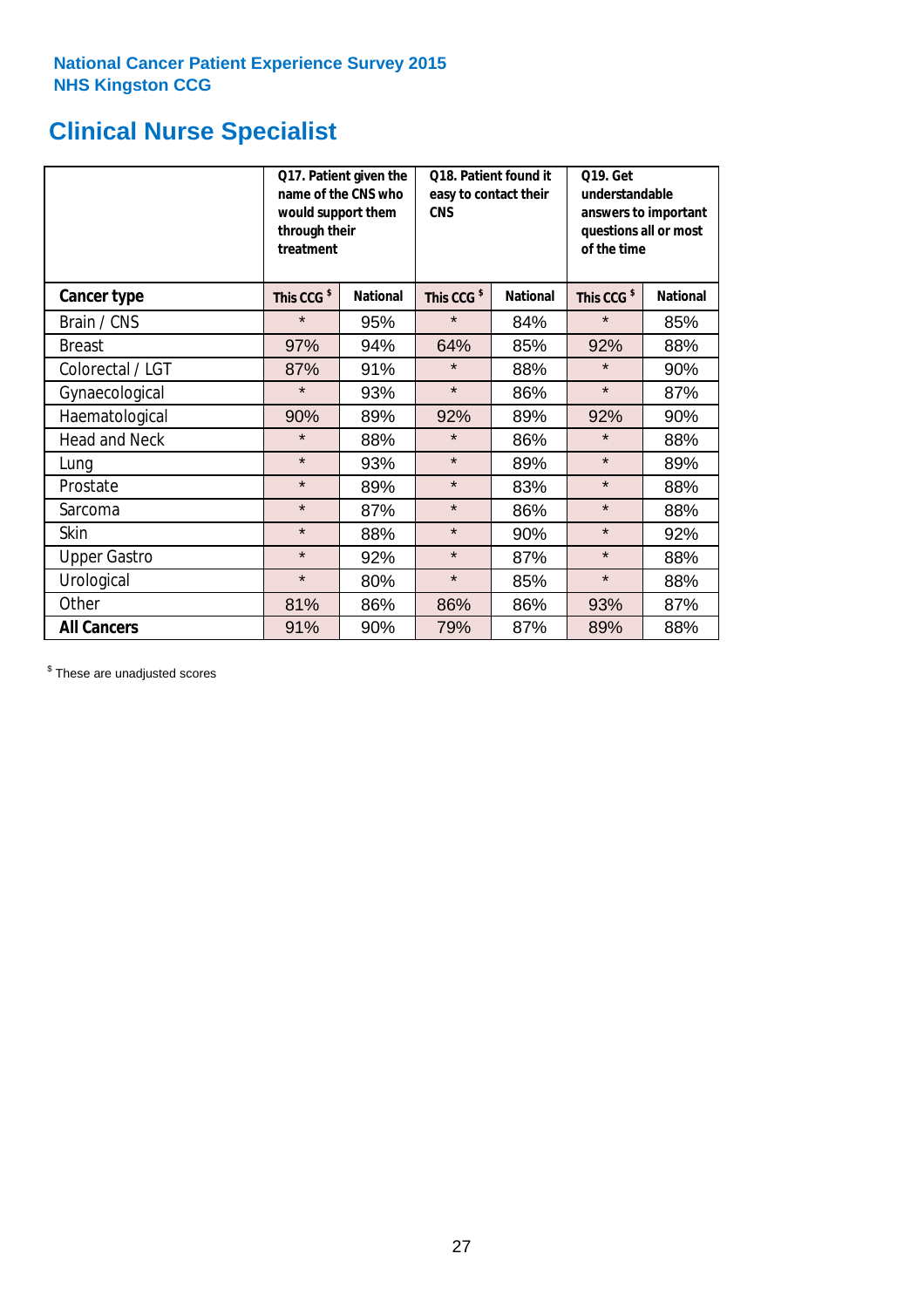# **Support for people with cancer**

|                      | gave information       | Q20. Hospital staff<br>Q21. Hospital staff<br>gave information<br>about support groups<br>about impact cancer<br>could have on day to<br>day activities |                        |                 | Q22. Hospital staff<br>gave information on<br>getting financial help |                 | Q23. Hospital staff told<br>patient they could get<br>free prescriptions |                 |
|----------------------|------------------------|---------------------------------------------------------------------------------------------------------------------------------------------------------|------------------------|-----------------|----------------------------------------------------------------------|-----------------|--------------------------------------------------------------------------|-----------------|
| Cancer type          | This CCG <sup>\$</sup> | <b>National</b>                                                                                                                                         | This CCG <sup>\$</sup> | <b>National</b> | This CCG <sup>\$</sup>                                               | <b>National</b> | This CCG <sup>\$</sup>                                                   | <b>National</b> |
| Brain / CNS          | $\star$                | 85%                                                                                                                                                     | $\star$                | 80%             | n.a.                                                                 | 72%             | $\star$                                                                  | 79%             |
| <b>Breast</b>        | 75%                    | 88%                                                                                                                                                     | $\star$                | 85%             | $\star$                                                              | 60%             | $\star$                                                                  | 80%             |
| Colorectal / LGT     | $\star$                | 82%                                                                                                                                                     | $\star$                | 82%             | $\star$                                                              | 52%             | $\star$                                                                  | 83%             |
| Gynaecological       | $\star$                | 83%                                                                                                                                                     | $\star$                | 81%             | $\star$                                                              | 58%             | $\star$                                                                  | 76%             |
| Haematological       | 91%                    | 82%                                                                                                                                                     | 86%                    | 82%             | $\star$                                                              | 56%             | $\star$                                                                  | 86%             |
| <b>Head and Neck</b> | $\star$                | 83%                                                                                                                                                     | $\star$                | 80%             | $\star$                                                              | 55%             | $\star$                                                                  | 80%             |
| Lung                 | $\star$                | 82%                                                                                                                                                     | $\star$                | 80%             | $\star$                                                              | 68%             | $\star$                                                                  | 85%             |
| Prostate             | $\star$                | 85%                                                                                                                                                     | $\star$                | 81%             | $\star$                                                              | 41%             | $\star$                                                                  | 76%             |
| Sarcoma              | $\star$                | 82%                                                                                                                                                     | $\star$                | 80%             | $\star$                                                              | 57%             | $\star$                                                                  | 75%             |
| Skin                 | $\star$                | 85%                                                                                                                                                     | $\star$                | 85%             | n.a.                                                                 | 51%             | $\star$                                                                  | 65%             |
| <b>Upper Gastro</b>  | $\star$                | 82%                                                                                                                                                     | $\star$                | 78%             | $\star$                                                              | 57%             | $\star$                                                                  | 83%             |
| Urological           | $\star$                | 71%                                                                                                                                                     | $\star$                | 70%             | $\star$                                                              | 33%             | $\star$                                                                  | 69%             |
| Other                | 85%                    | 80%                                                                                                                                                     | 91%                    | 77%             | $\star$                                                              | 53%             | $\star$                                                                  | 79%             |
| <b>All Cancers</b>   | 83%                    | 83%                                                                                                                                                     | 76%                    | 81%             | 41%                                                                  | 55%             | 84%                                                                      | 80%             |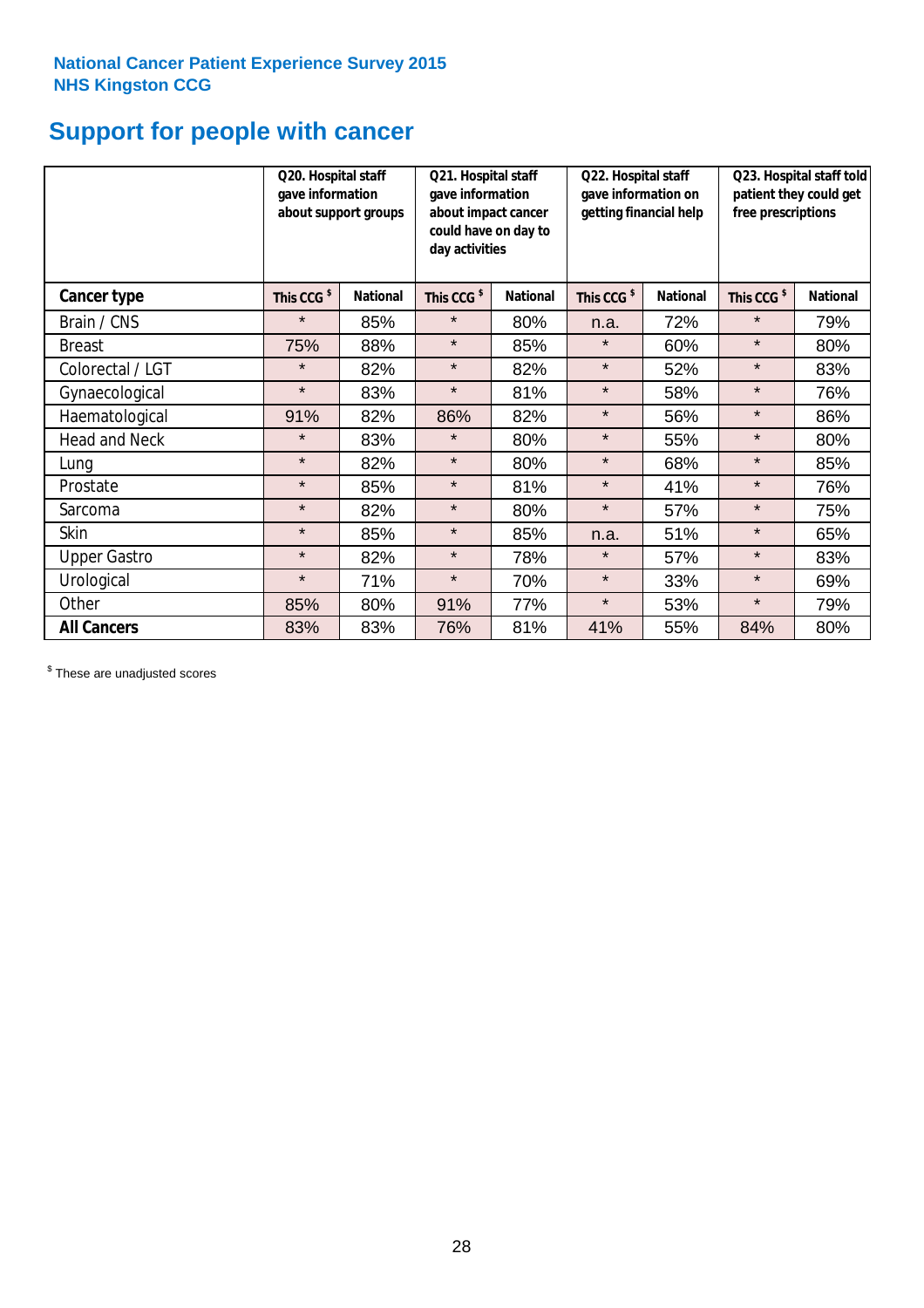# **Operations**

|                      | Q26. Staff explained<br>how operation had<br>gone in<br>understandable way |                 |  |  |
|----------------------|----------------------------------------------------------------------------|-----------------|--|--|
| <b>Cancer type</b>   | This CCG <sup>\$</sup>                                                     | <b>National</b> |  |  |
| Brain / CNS          | n.a.                                                                       | 75%             |  |  |
| <b>Breast</b>        | 80%                                                                        | 77%             |  |  |
| Colorectal / LGT     | $\star$                                                                    | 81%             |  |  |
| Gynaecological       | $\star$                                                                    | 79%             |  |  |
| Haematological       | $\star$<br>75%                                                             |                 |  |  |
| <b>Head and Neck</b> | n.a.                                                                       | 77%             |  |  |
| Lung                 | $\star$                                                                    | 76%             |  |  |
| Prostate             | $\star$                                                                    | 76%             |  |  |
| Sarcoma              | $\star$                                                                    | 80%             |  |  |
| Skin                 | $\star$                                                                    | 84%             |  |  |
| <b>Upper Gastro</b>  | $\star$                                                                    | 81%             |  |  |
| Urological           | $\star$                                                                    | 74%             |  |  |
| Other                | $\star$<br>78%                                                             |                 |  |  |
| <b>All Cancers</b>   | 79%                                                                        | 78%             |  |  |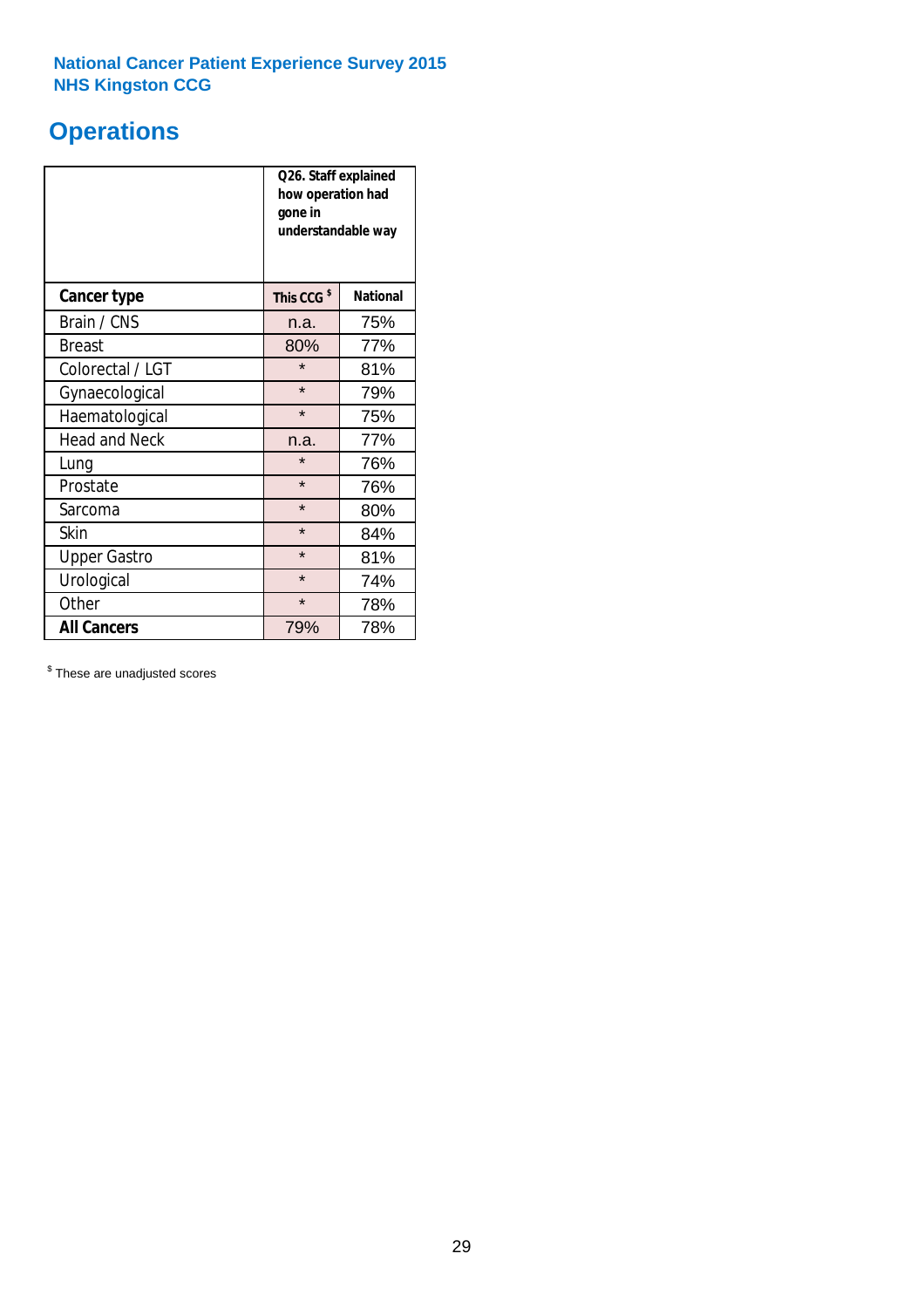# **Hospital care as an inpatient (Part 1 of 2)**

|                      | or nurses did not talk<br>they were not there | Q29. Patient had<br>Q28. Groups of doctors<br>confidence and trust in<br>in front of patient as if<br>all doctors treating<br>them |                        | Q30. Patient's family<br>or someone close<br>definitely had<br>opportunity to talk to<br>doctor |                        | Q31. Patient had<br>confidence and trust in<br>all ward nurses |                        |                 |
|----------------------|-----------------------------------------------|------------------------------------------------------------------------------------------------------------------------------------|------------------------|-------------------------------------------------------------------------------------------------|------------------------|----------------------------------------------------------------|------------------------|-----------------|
| Cancer type          | This CCG <sup>\$</sup>                        | <b>National</b>                                                                                                                    | This CCG <sup>\$</sup> | <b>National</b>                                                                                 | This CCG <sup>\$</sup> | <b>National</b>                                                | This CCG <sup>\$</sup> | <b>National</b> |
| Brain / CNS          | n.a.                                          | 68%                                                                                                                                | n.a.                   | 78%                                                                                             | n.a.                   | 65%                                                            | n.a.                   | 67%             |
| <b>Breast</b>        | $\star$                                       | 89%                                                                                                                                | $\star$                | 86%                                                                                             | $\star$                | 73%                                                            | $\star$                | 74%             |
| Colorectal / LGT     | $\star$                                       | 75%                                                                                                                                | $\star$                | 85%                                                                                             | $\star$                | 72%                                                            | $\star$                | 68%             |
| Gynaecological       | $\star$                                       | 84%                                                                                                                                | $\star$                | 86%                                                                                             | $\star$                | 71%                                                            | $\star$                | 69%             |
| Haematological       | $\star$                                       | 80%                                                                                                                                | $\star$                | 81%                                                                                             | $\star$                | 75%                                                            | $\star$                | 73%             |
| <b>Head and Neck</b> | $\star$                                       | 79%                                                                                                                                | $\star$                | 85%                                                                                             | $\star$                | 73%                                                            | $\star$                | 72%             |
| Lung                 | $\star$                                       | 75%                                                                                                                                | $\star$                | 82%                                                                                             | n.a.                   | 71%                                                            | $\star$                | 73%             |
| Prostate             | $\star$                                       | 84%                                                                                                                                | $\star$                | 87%                                                                                             | $\star$                | 72%                                                            | $\star$                | 75%             |
| Sarcoma              | $\star$                                       | 82%                                                                                                                                | $\star$                | 85%                                                                                             | $\star$                | 75%                                                            | $\star$                | 70%             |
| Skin                 | $\star$                                       | 85%                                                                                                                                | $\star$                | 90%                                                                                             | $\star$                | 79%                                                            | $\star$                | 84%             |
| <b>Upper Gastro</b>  | $\star$                                       | 75%                                                                                                                                | $\star$                | 83%                                                                                             | $\star$                | 72%                                                            | $\star$                | 70%             |
| Urological           | $\star$                                       | 80%                                                                                                                                | $\star$                | 84%                                                                                             | $\star$                | 67%                                                            | $\star$                | 75%             |
| Other                | $\star$                                       | 79%                                                                                                                                | $\star$                | 79%                                                                                             | $\star$                | 70%                                                            | $\star$                | 69%             |
| <b>All Cancers</b>   | 82%                                           | 81%                                                                                                                                | 83%                    | 84%                                                                                             | 73%                    | 72%                                                            | 74%                    | 72%             |

|                      | Q32. Always / nearly<br>always enough nurses<br>on duty |                 | Q33. All staff asked<br>patient what name<br>they preferred to be<br>called by |                 | Q34. Always given<br>enough privacy when<br>discussing condition or<br>treatment |                 | Q35. Patient was able<br>to discuss worries or<br>fears with staff during<br>visit |                 |
|----------------------|---------------------------------------------------------|-----------------|--------------------------------------------------------------------------------|-----------------|----------------------------------------------------------------------------------|-----------------|------------------------------------------------------------------------------------|-----------------|
| <b>Cancer type</b>   | This CCG <sup>\$</sup>                                  | <b>National</b> | This CCG <sup>\$</sup>                                                         | <b>National</b> | This CCG <sup>\$</sup>                                                           | <b>National</b> | This CCG <sup>\$</sup>                                                             | <b>National</b> |
| Brain / CNS          | n.a.                                                    | 64%             | n.a.                                                                           | 69%             | n.a.                                                                             | 80%             | n.a.                                                                               | 44%             |
| <b>Breast</b>        | $\star$                                                 | 69%             | $\star$                                                                        | 60%             | $\star$                                                                          | 86%             | $\star$                                                                            | 53%             |
| Colorectal / LGT     | $\star$                                                 | 61%             | $\star$                                                                        | 70%             | $\star$                                                                          | 84%             | $\star$                                                                            | 54%             |
| Gynaecological       | $\star$                                                 | 65%             | $\star$                                                                        | 63%             | $\star$                                                                          | 82%             | $\star$                                                                            | 50%             |
| Haematological       | $\star$                                                 | 63%             | $\star$                                                                        | 67%             | $\star$                                                                          | 86%             | $\star$                                                                            | 55%             |
| <b>Head and Neck</b> | $\star$                                                 | 67%             | $\star$                                                                        | 66%             | $\star$                                                                          | 85%             | $\star$                                                                            | 50%             |
| Lung                 | $\star$                                                 | 68%             | $\star$                                                                        | 71%             | $\star$                                                                          | 84%             | n.a.                                                                               | 49%             |
| Prostate             | $\star$                                                 | 71%             | $\star$                                                                        | 67%             | $\star$                                                                          | 87%             | $\star$                                                                            | 52%             |
| Sarcoma              | $\star$                                                 | 68%             | $\star$                                                                        | 71%             | $\star$                                                                          | 87%             | $\star$                                                                            | 52%             |
| Skin                 | $\star$                                                 | 81%             | $\star$                                                                        | 67%             | $\star$                                                                          | 89%             | $\star$                                                                            | 61%             |
| <b>Upper Gastro</b>  | $\star$                                                 | 62%             | $\star$                                                                        | 75%             | $\star$                                                                          | 83%             | $\star$                                                                            | 53%             |
| Urological           | $\star$                                                 | 68%             | $\star$                                                                        | 71%             | $\star$                                                                          | 84%             | $\star$                                                                            | 46%             |
| Other                | $\star$                                                 | 62%             | $\star$                                                                        | 66%             | $\star$                                                                          | 82%             | $\star$                                                                            | 48%             |
| <b>All Cancers</b>   | 71%                                                     | 66%             | 51%                                                                            | 67%             | 84%                                                                              | 85%             | 49%                                                                                | 52%             |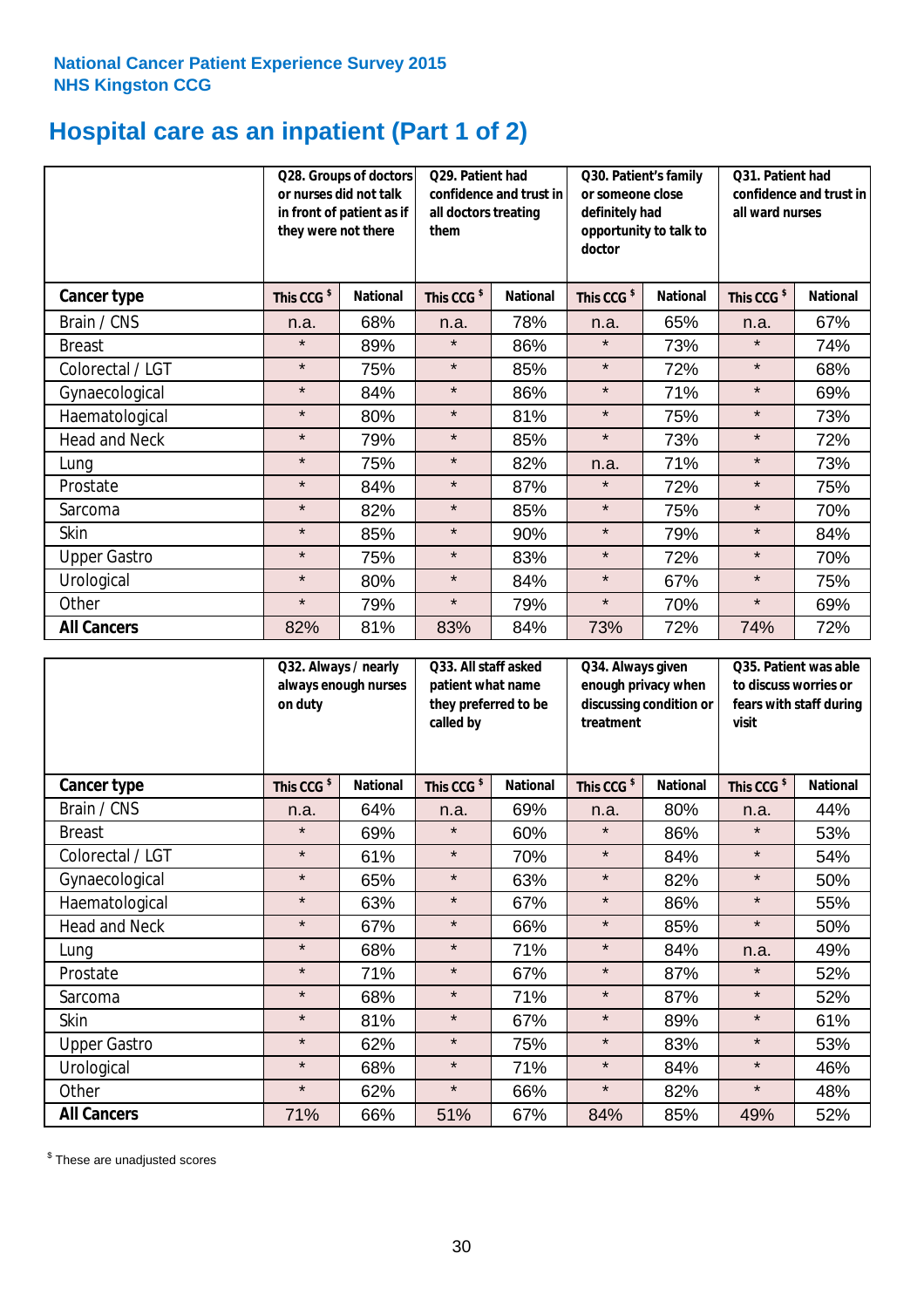# **Hospital care as an inpatient (Part 2 of 2)**

|                      | Q36. Hospital staff<br>definitely did<br>everything to help<br>control pain |                 | Q37. Always treated<br>with respect and<br>dignity by staff |                 | Q38. Given clear<br>written information<br>about what should /<br>should not do post<br>discharge |                 | Q39. Staff told patient<br>who to contact if<br>worried post discharge |                 |  |
|----------------------|-----------------------------------------------------------------------------|-----------------|-------------------------------------------------------------|-----------------|---------------------------------------------------------------------------------------------------|-----------------|------------------------------------------------------------------------|-----------------|--|
| Cancer type          | This CCG <sup>\$</sup>                                                      | <b>National</b> | This CCG <sup>\$</sup>                                      | <b>National</b> | This CCG <sup>\$</sup>                                                                            | <b>National</b> | This CCG <sup>\$</sup>                                                 | <b>National</b> |  |
| Brain / CNS          | n.a.                                                                        | 82%             | n.a.                                                        | 84%             | n.a.                                                                                              | 79%             | n.a.                                                                   | 91%             |  |
| <b>Breast</b>        | $\star$                                                                     | 86%             | $\star$                                                     | 88%             | $\star$                                                                                           | 90%             | $\star$                                                                | 95%             |  |
| Colorectal / LGT     | $\star$                                                                     | 84%             | $\star$                                                     | 86%             | $\star$                                                                                           | 83%             | $\star$                                                                | 94%             |  |
| Gynaecological       | $\star$                                                                     | 83%             | $\star$                                                     | 85%             | $\star$                                                                                           | 86%             | $\star$                                                                | 93%             |  |
| Haematological       | $\star$                                                                     | 84%             | $\star$                                                     | 89%             | $\star$                                                                                           | 79%             | $\star$                                                                | 95%             |  |
| <b>Head and Neck</b> | $\star$                                                                     | 84%             | $\star$                                                     | 88%             | $\star$                                                                                           | 86%             | $\star$                                                                | 92%             |  |
| Lung                 | $\star$                                                                     | 83%             | $\star$                                                     | 87%             | n.a.                                                                                              | 81%             | n.a.                                                                   | 92%             |  |
| Prostate             | $\star$                                                                     | 85%             | $\star$                                                     | 91%             | $\star$                                                                                           | 87%             | $\star$                                                                | 94%             |  |
| Sarcoma              | $\star$                                                                     | 86%             | $\star$                                                     | 91%             | $\star$                                                                                           | 83%             | $\star$                                                                | 94%             |  |
| Skin                 | $\star$                                                                     | 88%             | $\star$                                                     | 93%             | $\star$                                                                                           | 91%             | $\star$                                                                | 97%             |  |
| <b>Upper Gastro</b>  | $\star$                                                                     | 83%             | $\star$                                                     | 86%             | $\star$                                                                                           | 79%             | $\star$                                                                | 93%             |  |
| Urological           | $\star$                                                                     | 80%             | $\star$                                                     | 88%             | $\star$                                                                                           | 83%             | $\star$                                                                | 90%             |  |
| Other                | $\star$                                                                     | 82%             | $\star$                                                     | 85%             | $\star$                                                                                           | 80%             | $\star$                                                                | 92%             |  |
| <b>All Cancers</b>   | 79%                                                                         | 84%             | 90%                                                         | 87%             | 81%                                                                                               | 84%             | 95%                                                                    | 94%             |  |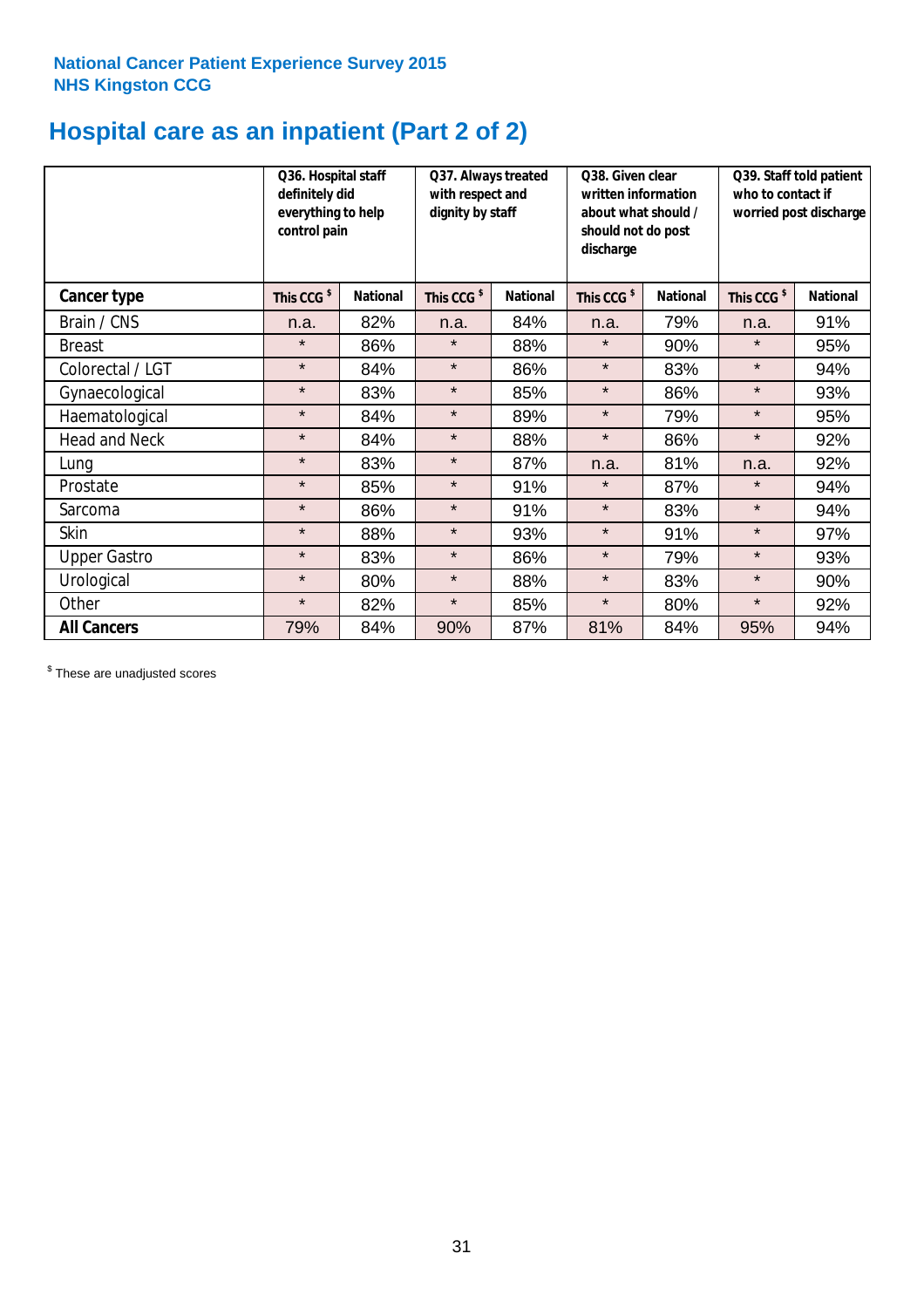# **Hospital care as a day patient / outpatient**

|                      | Q41. Patient was able<br>to discuss worries or<br>fears with staff during<br>visit | Q42. Doctor had the<br>right notes and other<br>documentation with<br>them |                        | Q44. Beforehand<br>patient had all<br>information needed<br>about radiotherapy<br>treatment |                        | Q45. Patient given<br>understandable<br>information about<br>whether radiotherapy<br>was working |                        |                 |
|----------------------|------------------------------------------------------------------------------------|----------------------------------------------------------------------------|------------------------|---------------------------------------------------------------------------------------------|------------------------|--------------------------------------------------------------------------------------------------|------------------------|-----------------|
| Cancer type          | This CCG <sup>\$</sup>                                                             | <b>National</b>                                                            | This CCG <sup>\$</sup> | <b>National</b>                                                                             | This CCG <sup>\$</sup> | <b>National</b>                                                                                  | This CCG <sup>\$</sup> | <b>National</b> |
| Brain / CNS          | $\star$                                                                            | 65%                                                                        | $\star$                | 94%                                                                                         | n.a.                   | 85%                                                                                              | n.a.                   | 52%             |
| <b>Breast</b>        | 64%                                                                                | 70%                                                                        | 96%                    | 95%                                                                                         | $\star$                | 87%                                                                                              | $\star$                | 60%             |
| Colorectal / LGT     | $\star$                                                                            | 73%                                                                        | $\star$                | 95%                                                                                         | $\star$                | 85%                                                                                              | $\star$                | 55%             |
| Gynaecological       | $\star$                                                                            | 70%                                                                        | $\star$                | 96%                                                                                         | $\star$                | 85%                                                                                              | $\star$                | 64%             |
| Haematological       | 81%                                                                                | 74%                                                                        | 97%                    | 97%                                                                                         | $\star$                | 82%                                                                                              | $\star$                | 64%             |
| <b>Head and Neck</b> | $\star$                                                                            | 69%                                                                        | $\star$                | 95%                                                                                         | $\star$                | 86%                                                                                              | $\star$                | 60%             |
| Lung                 | $\star$                                                                            | 69%                                                                        | $\star$                | 96%                                                                                         | $\star$                | 86%                                                                                              | $\star$                | 59%             |
| Prostate             | $\star$                                                                            | 69%                                                                        | $\star$                | 95%                                                                                         | $\star$                | 88%                                                                                              | $\star$                | 61%             |
| Sarcoma              | $\star$                                                                            | 68%                                                                        | $\star$                | 97%                                                                                         | $\star$                | 88%                                                                                              | $\star$                | 63%             |
| Skin                 | $\star$                                                                            | 73%                                                                        | $\star$                | 96%                                                                                         | n.a.                   | 81%                                                                                              | n.a.                   | 63%             |
| <b>Upper Gastro</b>  | $\star$                                                                            | 68%                                                                        | $\star$                | 95%                                                                                         | $\star$                | 85%                                                                                              | $\star$                | 57%             |
| Urological           | $\star$                                                                            | 65%                                                                        | $\star$                | 95%                                                                                         | $\star$                | 81%                                                                                              | $\star$                | 53%             |
| Other                | 77%                                                                                | 67%                                                                        | 91%                    | 95%                                                                                         | $\star$                | 83%                                                                                              | $\star$                | 59%             |
| <b>All Cancers</b>   | 71%                                                                                | 70%                                                                        | 96%                    | 96%                                                                                         | 88%                    | 86%                                                                                              | 60%                    | 60%             |

|                      | O47. Beforehand<br>patient had all<br>information needed<br>treatment | about chemotherapy | Q48. Patient given<br>understandable<br>information about<br>whether<br>chemotherapy was<br>working |                 |  |
|----------------------|-----------------------------------------------------------------------|--------------------|-----------------------------------------------------------------------------------------------------|-----------------|--|
| <b>Cancer type</b>   | This CCG <sup>\$</sup>                                                | <b>National</b>    | This CCG <sup>\$</sup>                                                                              | <b>National</b> |  |
| Brain / CNS          | $\star$                                                               | 82%                | n.a.                                                                                                | 57%             |  |
| <b>Breast</b>        | $\star$                                                               | 83%                | $\star$                                                                                             | 62%             |  |
| Colorectal / LGT     | $\star$                                                               | 86%                | $\star$                                                                                             | 65%             |  |
| Gynaecological       | $\star$<br>86%                                                        |                    | $\star$                                                                                             | 68%             |  |
| Haematological       | $\star$<br>85%                                                        |                    | $\star$                                                                                             | 75%             |  |
| <b>Head and Neck</b> | $\star$                                                               | 80%                | $\star$                                                                                             | 52%             |  |
| Lung                 | $\star$                                                               | 85%                | $\star$                                                                                             | 68%             |  |
| Prostate             | $\star$                                                               | 83%                | $\star$                                                                                             | 69%             |  |
| Sarcoma              | $\star$                                                               | 82%                | $\star$                                                                                             | 70%             |  |
| Skin                 | n.a.                                                                  | 92%                | n.a.                                                                                                | 80%             |  |
| <b>Upper Gastro</b>  | $\star$                                                               | 83%                | $\star$                                                                                             | 64%             |  |
| Urological           | $\star$                                                               | 83%                | $\star$                                                                                             | 66%             |  |
| Other                | 96%                                                                   | 85%                | 77%                                                                                                 | 70%             |  |
| <b>All Cancers</b>   | 80%                                                                   | 84%                | 69%                                                                                                 | 68%             |  |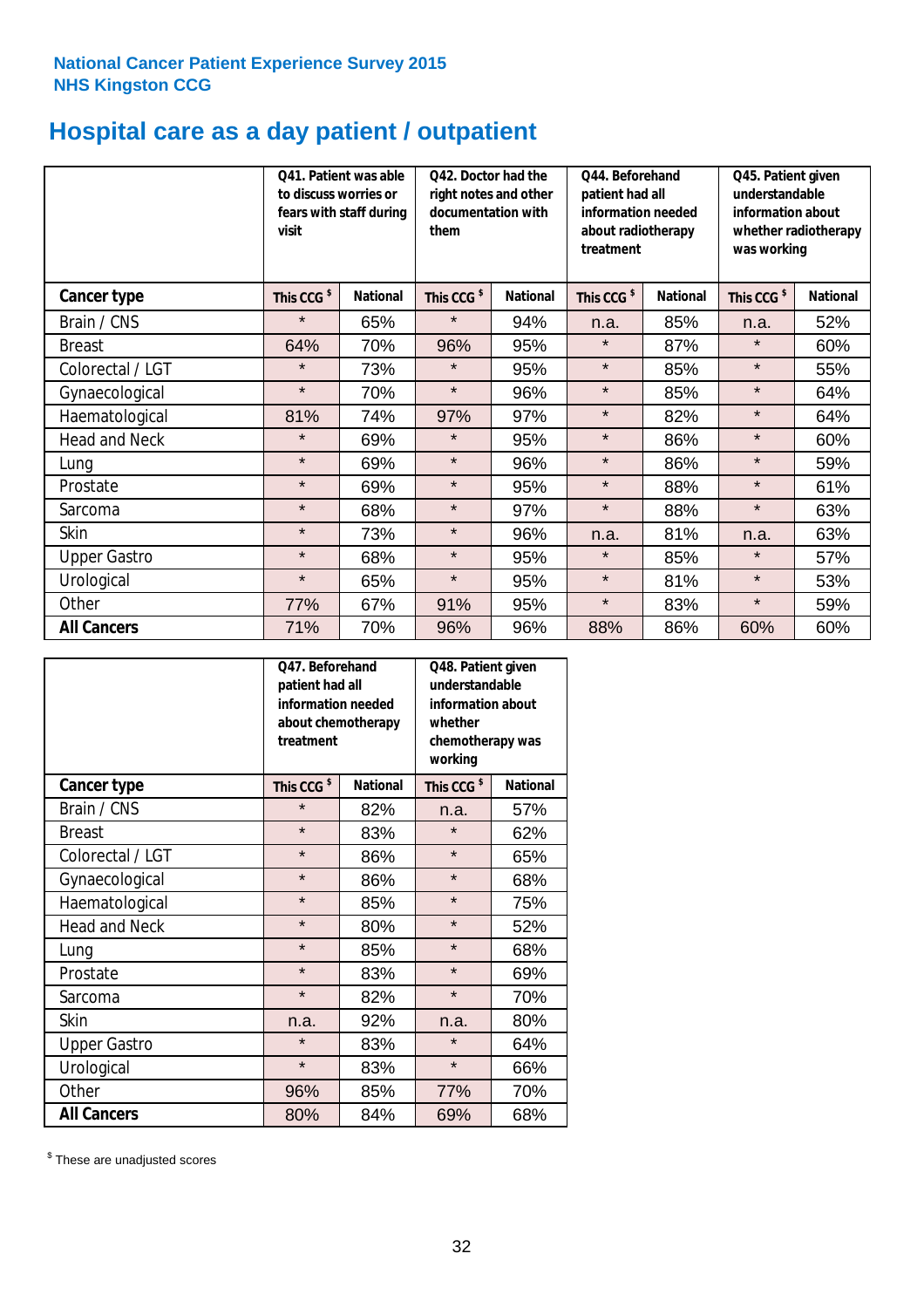### **Home care and support**

|                      | Q49. Hospital staff<br>gave family or | someone close all the<br>information needed to<br>help with care at home | Q50. Patient definitely<br>given enough support<br>from health or social<br>services during<br>treatment |                 | Q51. Patient definitely<br>given enough support<br>from health or social<br>services after<br>treatment |                 |
|----------------------|---------------------------------------|--------------------------------------------------------------------------|----------------------------------------------------------------------------------------------------------|-----------------|---------------------------------------------------------------------------------------------------------|-----------------|
| <b>Cancer type</b>   | This CCG <sup>\$</sup>                | <b>National</b><br>This CCG <sup>\$</sup>                                |                                                                                                          | <b>National</b> | This CCG <sup>\$</sup>                                                                                  | <b>National</b> |
| Brain / CNS          | n.a.                                  | 56%                                                                      | $\star$                                                                                                  | 44%             | n.a.                                                                                                    | 44%             |
| <b>Breast</b>        | 38%                                   | 57%                                                                      | $\star$                                                                                                  | 54%             | $\star$                                                                                                 | 40%             |
| Colorectal / LGT     | $\star$                               | 60%                                                                      | $\star$                                                                                                  | 62%             | $\star$                                                                                                 | 52%             |
| Gynaecological       | $\star$                               | 56%                                                                      | $\star$                                                                                                  | 52%             | n.a.                                                                                                    | 42%             |
| Haematological       | 61%                                   | 60%                                                                      | $\star$                                                                                                  | 52%             | ¥                                                                                                       | 43%             |
| <b>Head and Neck</b> | $\star$                               | 59%                                                                      | $\star$                                                                                                  | 53%             | $\star$                                                                                                 | 50%             |
| Lung                 | $\star$                               | 57%                                                                      | $\star$                                                                                                  | 52%             | $\star$                                                                                                 | 42%             |
| Prostate             | $\star$                               | 55%                                                                      | $\star$                                                                                                  | 47%             | $\star$                                                                                                 | 43%             |
| Sarcoma              | $\star$                               | 59%                                                                      | $\star$                                                                                                  | 58%             | $\star$                                                                                                 | 53%             |
| Skin                 | $\star$                               | 67%                                                                      | n.a.                                                                                                     | 58%             | n.a.                                                                                                    | 61%             |
| <b>Upper Gastro</b>  | $\star$                               | 59%                                                                      | $\star$                                                                                                  | 54%             | $\star$                                                                                                 | 45%             |
| Urological           | $\star$                               | 55%                                                                      | $\star$                                                                                                  | 47%             | $\star$                                                                                                 | 44%             |
| Other                | 52%                                   | 54%                                                                      | $\star$                                                                                                  | 55%             | $\star$                                                                                                 | 48%             |
| <b>All Cancers</b>   | 52%                                   | 58%                                                                      | 46%                                                                                                      | 54%             | 27%                                                                                                     | 45%             |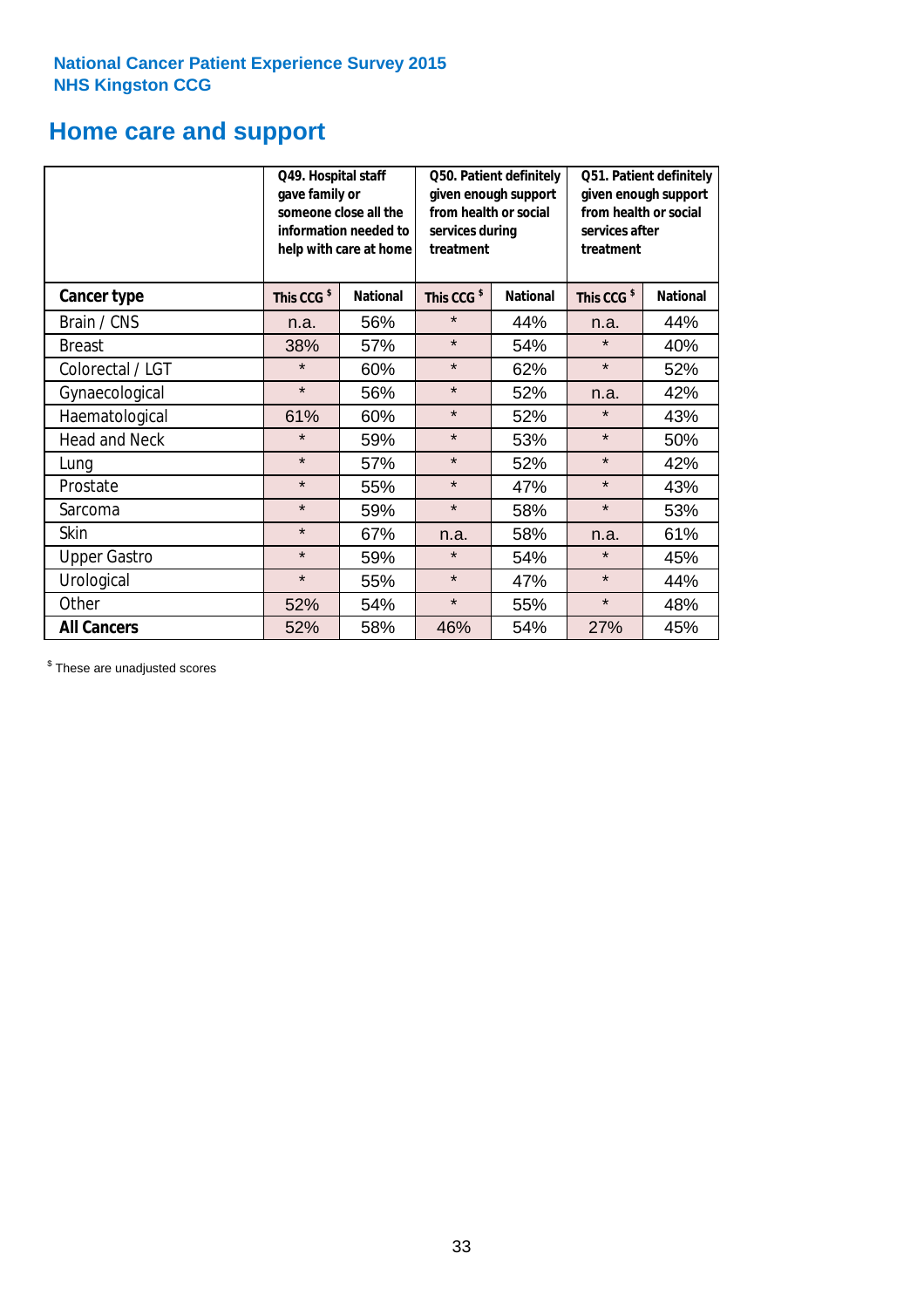# **Care from your general practice**

|                      | information about<br>treatment | Q52. GP given enough<br>patient's condition and | <b>O53. Practice staff</b><br>definitely did<br>everything they could<br>to support patient |                 |  |
|----------------------|--------------------------------|-------------------------------------------------|---------------------------------------------------------------------------------------------|-----------------|--|
| <b>Cancer type</b>   | This CCG <sup>\$</sup>         | <b>National</b>                                 | This CCG <sup>\$</sup>                                                                      | <b>National</b> |  |
| Brain / CNS          | $\star$                        | 94%                                             | $\star$                                                                                     | 59%             |  |
| <b>Breast</b>        | 100%                           | 96%                                             | $\star$                                                                                     | 63%             |  |
| Colorectal / LGT     | 86%                            | 95%                                             | $\star$                                                                                     | 63%             |  |
| Gynaecological       | $\star$<br>95%                 |                                                 | $\star$                                                                                     | 59%             |  |
| Haematological       | 92%                            | 96%                                             |                                                                                             | 61%             |  |
| <b>Head and Neck</b> | $\star$                        | 93%                                             | $\star$                                                                                     | 60%             |  |
| Lung                 | $\star$                        | 95%                                             | $\star$                                                                                     | 62%             |  |
| Prostate             | $\star$                        | 95%                                             | $\star$                                                                                     | 67%             |  |
| Sarcoma              | $\star$                        | 97%                                             | $\star$                                                                                     | 65%             |  |
| Skin                 | $\star$                        | 97%                                             | $\star$                                                                                     | 71%             |  |
| <b>Upper Gastro</b>  | $\star$                        | 94%                                             | $\star$                                                                                     | 62%             |  |
| Urological           | $\star$                        | 95%                                             | $\star$                                                                                     | 64%             |  |
| Other                | 97%                            | 95%                                             | 58%                                                                                         | 61%             |  |
| <b>All Cancers</b>   | 95%                            | 95%                                             | 56%                                                                                         | 63%             |  |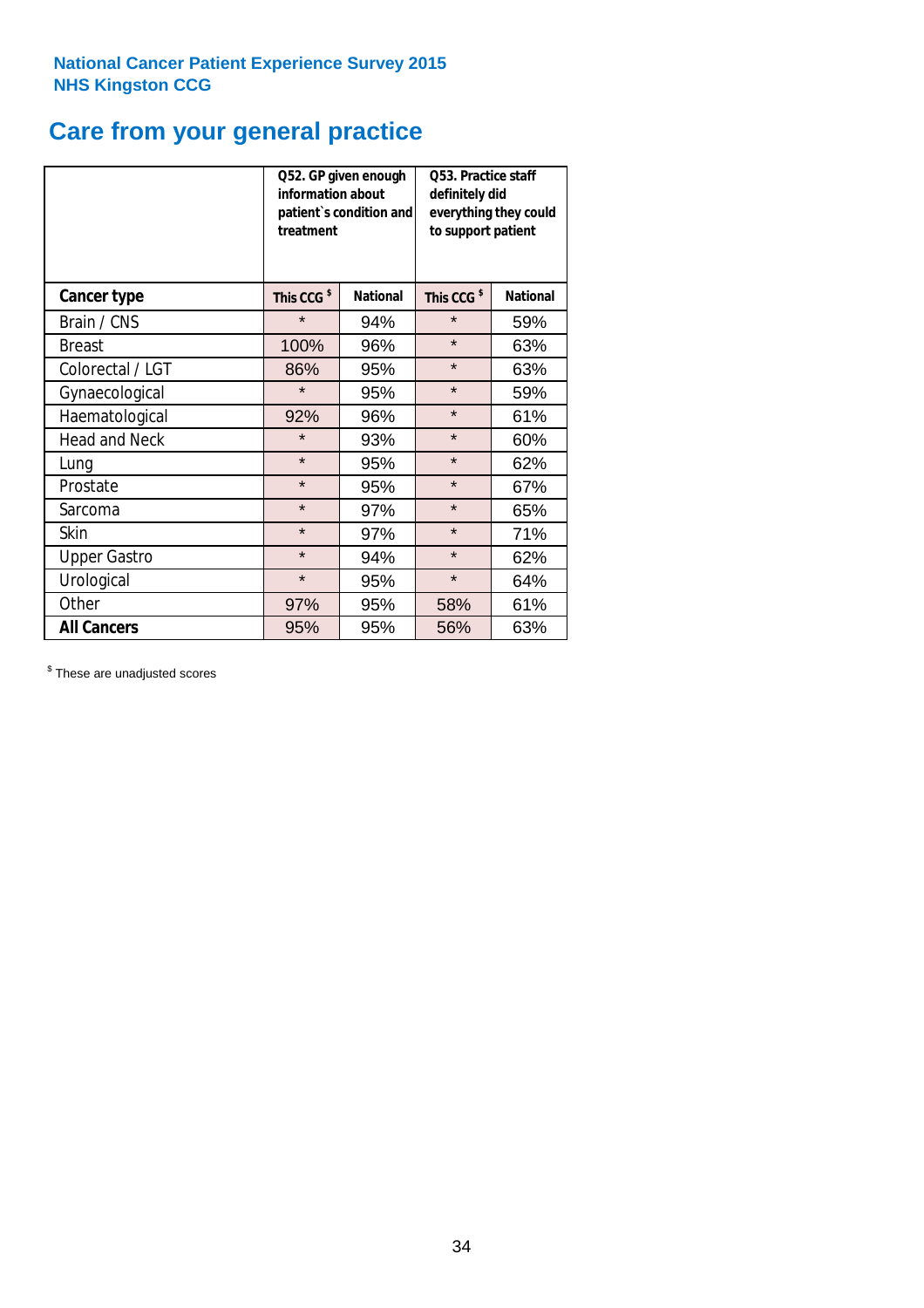### **Your overall NHS care**

|                      | Q54. Hospital and<br>community staff<br>always worked well<br>together |                 | care plan              | Q55. Patient given a<br>good |                        | Q56. Overall the<br>administration of the<br>care was very good / |                        | Q57. Length of time for<br>attending clinics and<br>appointments was<br>right |  |
|----------------------|------------------------------------------------------------------------|-----------------|------------------------|------------------------------|------------------------|-------------------------------------------------------------------|------------------------|-------------------------------------------------------------------------------|--|
| Cancer type          | This CCG <sup>\$</sup>                                                 | <b>National</b> | This CCG <sup>\$</sup> | <b>National</b>              | This CCG <sup>\$</sup> | <b>National</b>                                                   | This CCG <sup>\$</sup> | <b>National</b>                                                               |  |
| Brain / CNS          | $\star$                                                                | 45%             | n.a.                   | 29%                          | $\star$                | 84%                                                               | $\star$                | 60%                                                                           |  |
| <b>Breast</b>        | 57%                                                                    | 60%             | 40%                    | 35%                          | 100%                   | 90%                                                               | 48%                    | 64%                                                                           |  |
| Colorectal / LGT     | 33%                                                                    | 60%             | $\star$                | 36%                          | 96%                    | 88%                                                               | 70%                    | 68%                                                                           |  |
| Gynaecological       | $\star$                                                                | 58%             | $\star$                | 29%                          | $\star$                | 89%                                                               | $\star$                | 66%                                                                           |  |
| Haematological       | 50%                                                                    | 63%             | 48%                    | 33%                          | 84%                    | 92%                                                               | 68%                    | 62%                                                                           |  |
| <b>Head and Neck</b> | $\star$                                                                | 58%             | $\star$                | 34%                          | $\star$                | 89%                                                               | $\star$                | 65%                                                                           |  |
| Lung                 | $\star$                                                                | 63%             | $\star$                | 32%                          | $\star$                | 89%                                                               | $\star$                | 70%                                                                           |  |
| Prostate             | $\star$                                                                | 63%             | $\star$                | 36%                          | $\star$                | 87%                                                               | $\star$                | 71%                                                                           |  |
| Sarcoma              | $\star$                                                                | 60%             | $\star$                | 31%                          | $\star$                | 90%                                                               | $\star$                | 63%                                                                           |  |
| Skin                 | $\star$                                                                | 69%             | n.a.                   | 39%                          | $\star$                | 89%                                                               | $\star$                | 73%                                                                           |  |
| <b>Upper Gastro</b>  | $\star$                                                                | 58%             | $\star$                | 36%                          | $\star$                | 88%                                                               | $\star$                | 66%                                                                           |  |
| Urological           | $\star$                                                                | 62%             | $\star$                | 26%                          | $\star$                | 84%                                                               | $\star$                | 73%                                                                           |  |
| Other                | 51%                                                                    | 56%             | 23%                    | 29%                          | 92%                    | 87%                                                               | 64%                    | 61%                                                                           |  |
| <b>All Cancers</b>   | 51%                                                                    | 61%             | 29%                    | 33%                          | 90%                    | 89%                                                               | 64%                    | 66%                                                                           |  |

|                      | Q58. Taking part in<br>cancer research | discussed with patient | Q59. Patient's average<br>rating of care scored<br>from very poor to very<br>good |                 |  |
|----------------------|----------------------------------------|------------------------|-----------------------------------------------------------------------------------|-----------------|--|
| <b>Cancer type</b>   | This CCG <sup>\$</sup>                 | <b>National</b>        | This CCG <sup>\$</sup>                                                            | <b>National</b> |  |
| Brain / CNS          | $\star$                                | 32%                    | $\star$                                                                           | 8.5             |  |
| <b>Breast</b>        | 37%                                    | 28%                    | 8.8                                                                               | 8.8             |  |
| Colorectal / LGT     | 32%                                    | 22%                    | 8.9                                                                               | 8.7             |  |
| Gynaecological       | $\star$<br>27%                         |                        | $\star$                                                                           | 8.7             |  |
| Haematological       | 23%                                    | 36%                    | 8.2                                                                               | 8.8             |  |
| <b>Head and Neck</b> | $\star$                                | 21%                    | $\star$                                                                           | 8.6             |  |
| Lung                 | $\star$                                | 34%                    | $\star$                                                                           | 8.6             |  |
| Prostate             | $\star$                                | 35%                    | $\star$                                                                           | 8.6             |  |
| Sarcoma              | $\star$                                | 29%                    | $\star$                                                                           | 8.7             |  |
| Skin                 | $\star$                                | 17%                    | $\star$                                                                           | 8.9             |  |
| <b>Upper Gastro</b>  | $\star$                                | 30%                    | $\star$                                                                           | 8.6             |  |
| Urological           | $\star$                                | 14%                    | $\star$                                                                           | 8.5             |  |
| Other                | 58%                                    | 31%                    | 8.6                                                                               | 8.6             |  |
| <b>All Cancers</b>   | 44%                                    | 28%                    | 8.6                                                                               | 8.7             |  |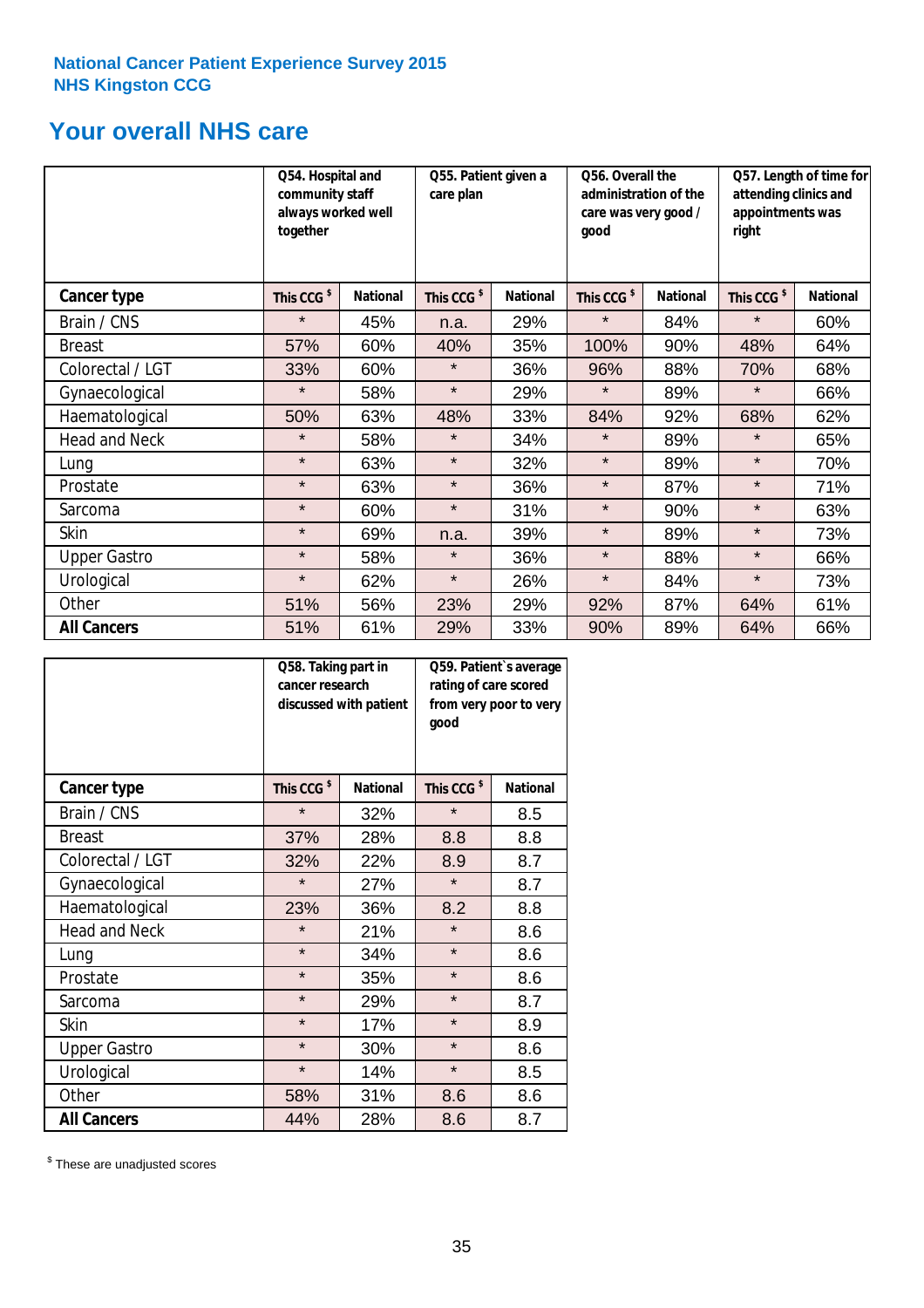### **Annex**

### **Methodology**

The sample for the survey included all adult (aged 16 and over) NHS patients, with a confirmed primary diagnosis of cancer, discharged from an NHS Trust after an inpatient episode or day case attendance for cancer related treatment in the months of April, May and June 2015.

The patients included in the sample had relevant cancer ICD10 codes (C00-99 excluding C44 and C84, and D05) in the first diagnosis field of their patient records, applied to their patient files by the relevant NHS Trust, and were alive at the point at which fieldwork commenced. Deceased checks were undertaken on up to three occasions during fieldwork, to ensure that questionnaires were not sent to patients who had died since their treatment.

Trust samples were checked rigorously for duplicates and patient lists were also de-duplicated nationally to ensure that patients did not receive multiple copies of questionnaires.

The fieldwork for the survey was undertaken between October 2015 and March 2016.

For the first time, the survey used a mixed mode methodology. Questionnaires were sent by post with two reminders where necesssary, but also included an option to complete online. A Freephone helpline was available for respondents to ask questions about the survey, to enable them to complete their questionnaires over the phone, and to provide access to a translation and interpreting facility for those whose first language was not English.

The Health Research Authority supported the survey by granting Section 251 approval.

#### **Further information**

Further information on survey methodology, as well as all of the national and local reports and data, is available at www.ncpes.co.uk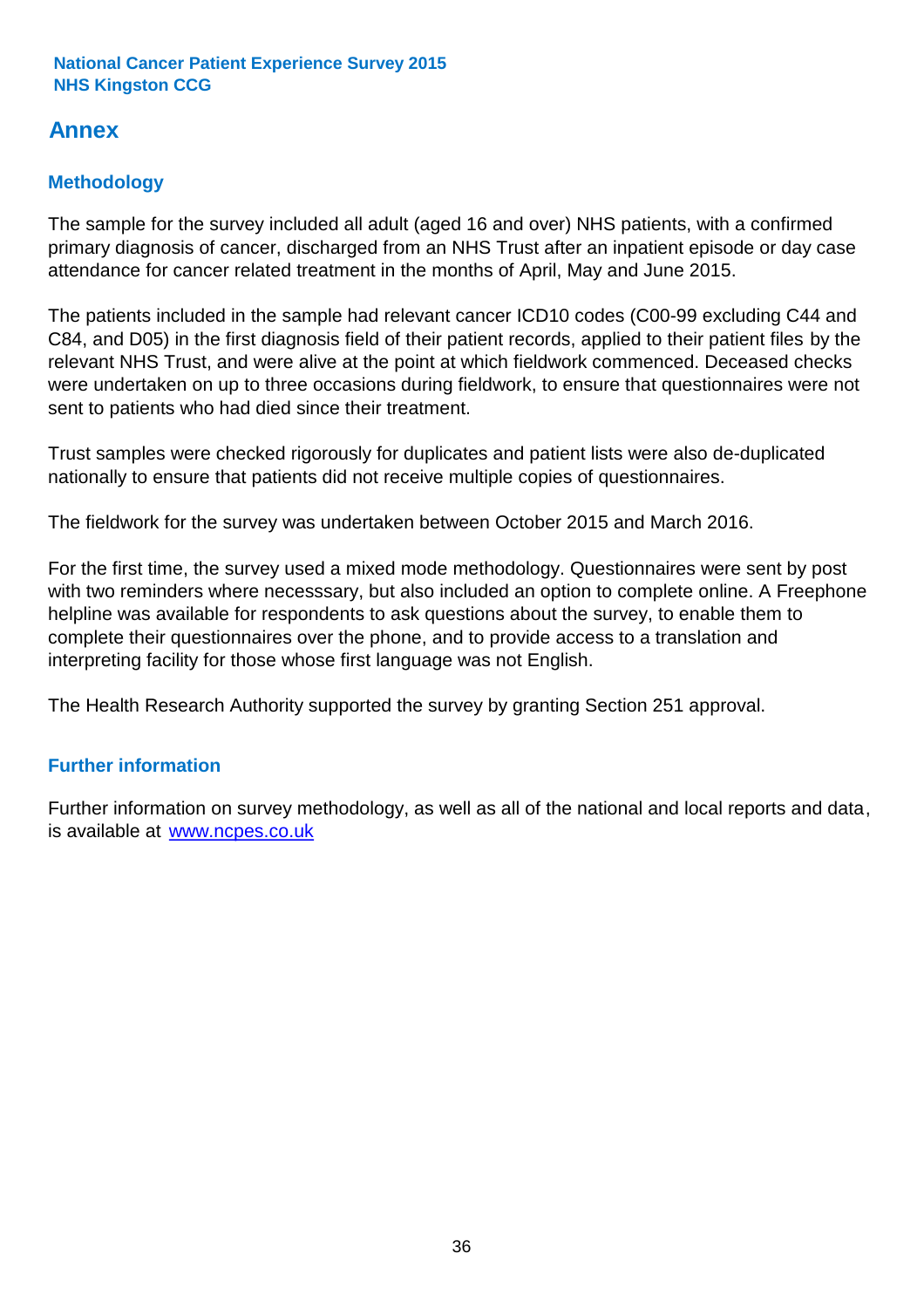#### **Redevelopment of the 2015 survey**

A number of significant changes have been made to the National Cancer Patient Experience Survey in 2015:

- the length of the questionnaire has been reduced
- response options have been reviewed and changed to make them consistent throughout the survey
- some of the questions and / or answer options have been changed so that they are now in line with questions in other patient surveys (e.g. the Care Quality Commission national patient surveys), to improve comparability between them
- the topic areas within the questionnaire have been redesigned to capture the whole patient journey.

There are 50 questions in the questionnaire that relate directly to patient experience. Of these, 14 remain unchanged from previous years; and a further 21 have been slightly amended. We draw caution in directly comparing data from the 2015 survey to the findings of the previous CPES surveys, even for identical questions. Changes in the structure of the survey instrument (questionnaire) and also the administration of the survey (calendar period and length of time from sampling to field work start and completion) may influence nationwide averages, although these features will not greatly impact on relative comparisons (e.g. between patient groups or hospitals).

The other 15 questions are either new or substantially changed from previous years.

It is expected that there will be few, if any changes, to the questionnaire going forward so we will be able to compare the results year on year. Where changes are necessary they are expected to be for methodological reasons or to improve question reliability.

Another significant change in 2015 is that an online version of the questionnaire has been developed. The online version was developed to make the questionnaire more accessible for respondents. This may have an impact on the demographic characteristics of the respondents. This may be an improvement if previously underrepresented groups have responded. However, changes to the demographics of respondents may have implications on the overall results - and again, leads us to draw caution in directly comparing results with previous years.

#### **Official Statistics**

The 2015 survey data has been published for the first time as Official Statistics. The 2015 survey data has been produced and published in line with the Code of Practice for Official Statistics.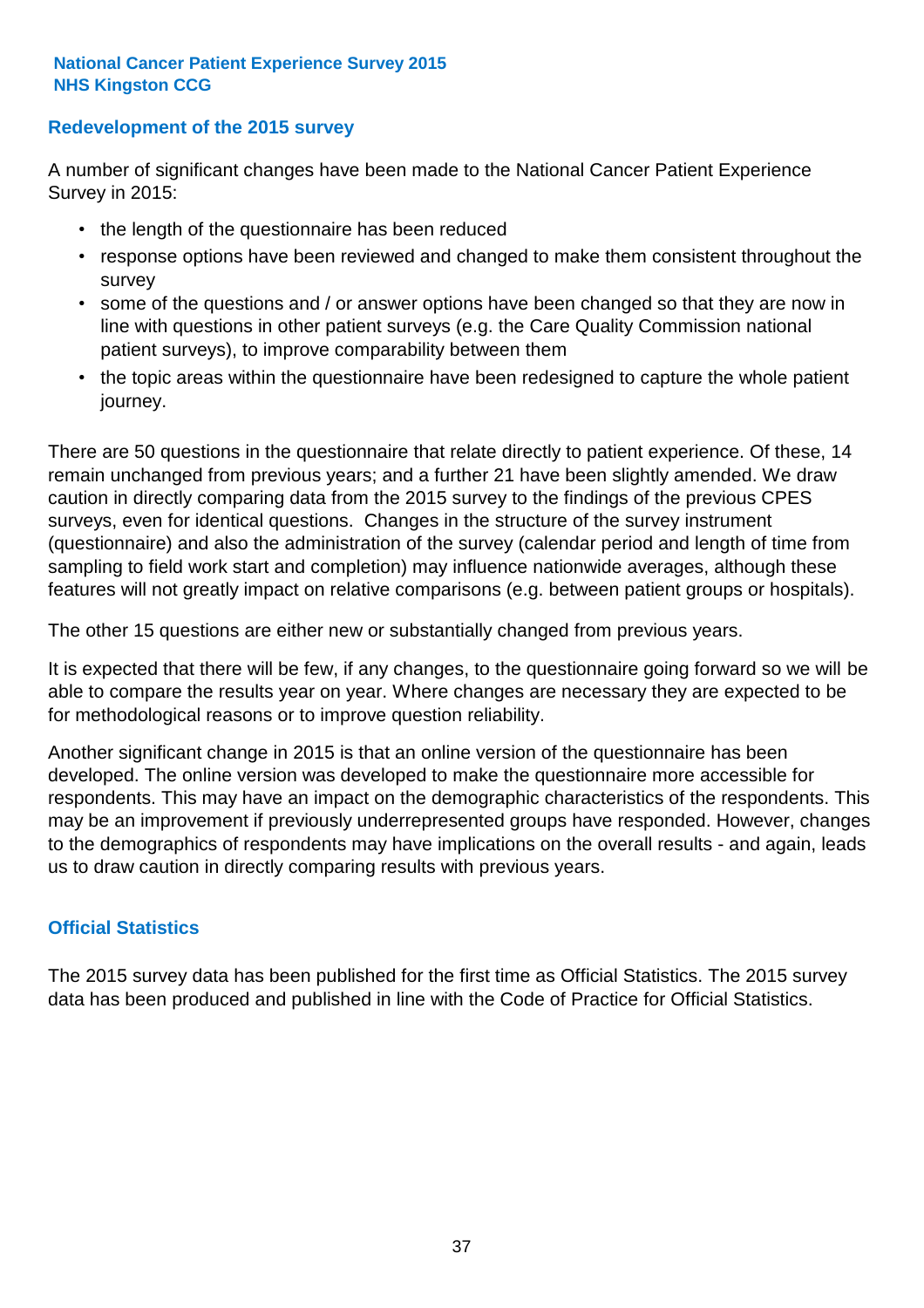#### **Scoring methodologies**

49 of the 50 questions relating directly to patient experience have been summarised as the score of the percentage of patients who reported a positive experience. For example:

- question 6 asks: "Overall, how did you feel about the length of time you had to wait for your test to be done?". Responses have been recorded as positive only for those patients who selected the first option ("It was about right")
- question 11 asks: "When you were told you had cancer, were you given written information about the type of cancer you had?". Responses have been recorded as positive only for those patients who selected the first option ("Yes, and it was easy to understand").

Where options do not provide any information on positive/negative patient experience (e.g. "Don't know / can't remember"), they are excluded from the score.

The other question (question 59) asks respondents to rate their overall care on a scale of 0 to 10. Scores have been given as an average on this scale.

A copy of the 2015 questionnaire, marked up with all of these scoring conventions, is available at www.ncpes.co.uk

Further details on the scoring methodology can be found in the technical document for the survey, available at <u>www.ncpes.co.uk</u>

#### **Case-mix adjustment**

For the first time in 2015, case-mix adjusted findings are being presented alongside unadjusted results for CCGs. Case-mix adjustment allows us to account for the impact that differing patient populations might have on results. By using the case-mix adjusted estimates we can obtain a greater understanding of how a CCG is performing given their patient population.

The factors taken into account in this case-mix adjustment are gender, age, ethnic group, deprivation, and tumour group.

For further details on case-mix adjustment, please refer to the technical document for the survey, available at www.ncpes.co.uk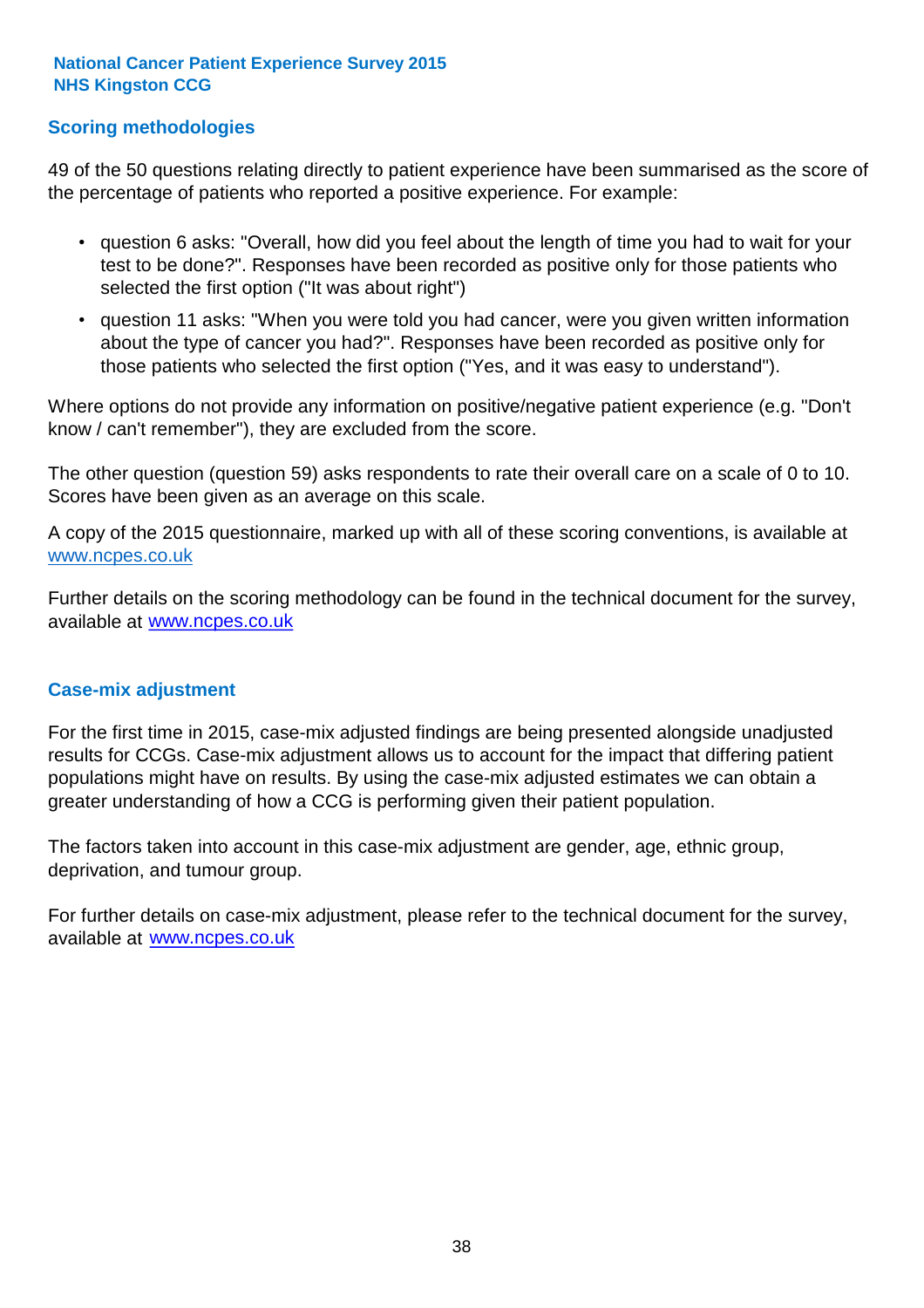#### **Response Rates**

|                 | Sample<br><b>Size</b> | <b>Excluded</b> | <b>Adjusted</b><br>Sample | <b>Not</b><br><b>Returned Refused</b> | Blank | Completed | Response<br>Rate |
|-----------------|-----------------------|-----------------|---------------------------|---------------------------------------|-------|-----------|------------------|
| <b>National</b> | 116,991               | 8.719           | 108,272                   | 33,168                                | 3.918 | 71,186    | 66%              |
| <b>08J</b>      | <b>336</b>            | 25              | 311                       | 106                                   | 12    | 193       | 62%              |

#### **Respondents by tumour group**

The tables below show the numbers of patients from each tumour group and the age and gender distribution of these patients.

| <b>Tumour Group</b>  | Number of<br>respondents* |  |  |  |
|----------------------|---------------------------|--|--|--|
| Brain / CNS          | 2                         |  |  |  |
| <b>Breast</b>        | 32                        |  |  |  |
| Gynaecological       | 9                         |  |  |  |
| Colorectal / LGT     | 26                        |  |  |  |
| Lung                 | 16                        |  |  |  |
| <b>Skin</b>          | 2                         |  |  |  |
| Haematological       | 33                        |  |  |  |
| <b>Upper Gastro</b>  | 13                        |  |  |  |
| Other                | 22                        |  |  |  |
| Urological           | 13                        |  |  |  |
| Prostate             | 14                        |  |  |  |
| Sarcoma              | $\overline{4}$            |  |  |  |
| <b>Head and Neck</b> | 7                         |  |  |  |

*\* These figures may not match the numerator for all questions in the 'Comparisons by tumour group' section of this report, because not all questions were answered by all respondents.*

#### **Respondents by age and gender**

The questionnaire asked respondents to give their year of birth. This information has been amalgamated into 8 age bands. The age and gender distribution for the CCG was as follows:

|             | 16-24 | 25-34 | 35-44 | 45-54 | 55-64 | 65-74 | 75-84          | $85+$ | <b>Total</b> |
|-------------|-------|-------|-------|-------|-------|-------|----------------|-------|--------------|
| <b>Male</b> |       |       |       |       | 16    | 30    | 23             |       | 85           |
| Female      |       |       |       | 12    | 26    | 35    | 18             |       | 108          |
| Total       |       |       | 10    | 20    | 42    | 65    | 4 <sup>1</sup> | 13    | 193          |